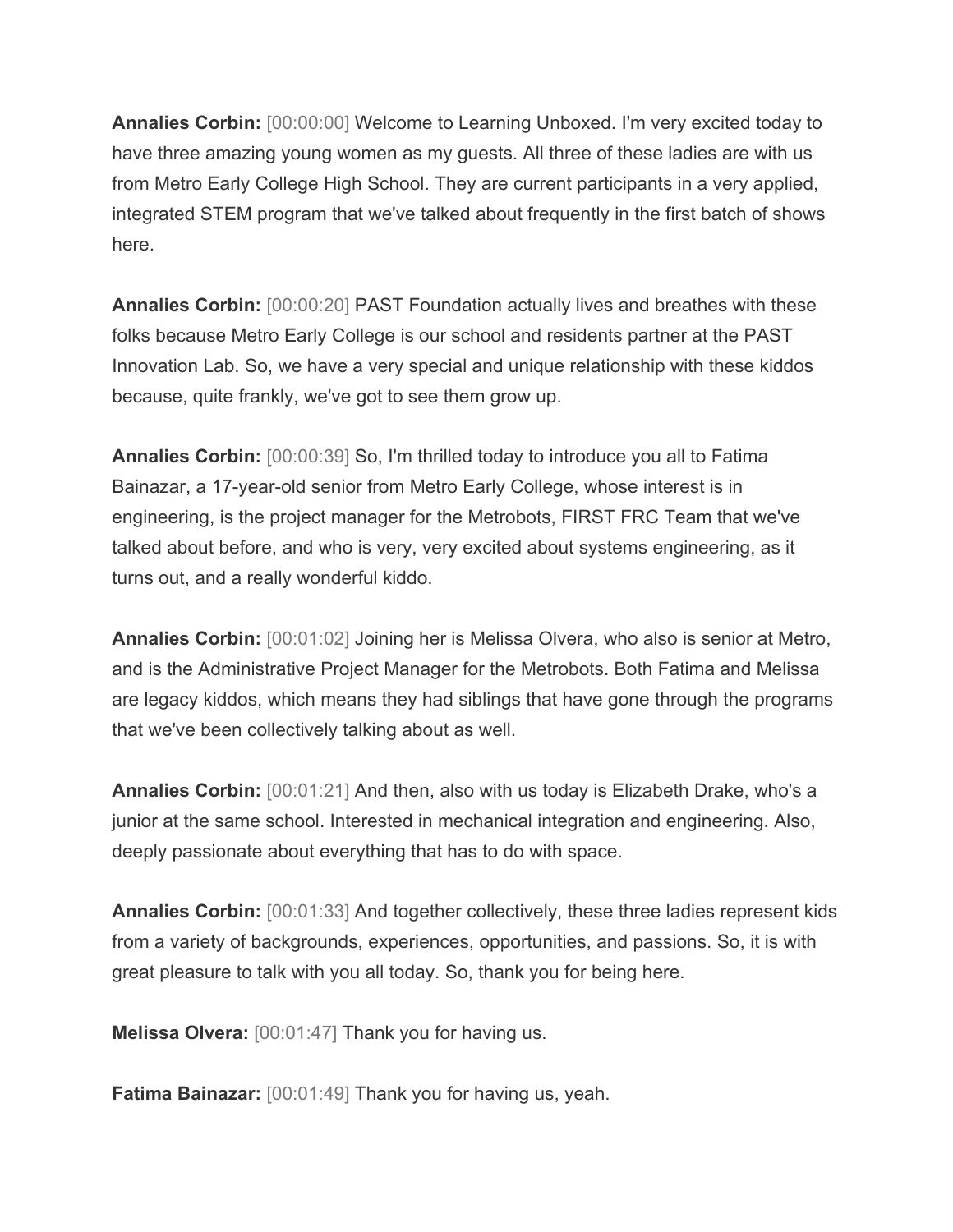**Annalies Corbin:** [00:01:49] So. I want to start our conversation today to sort of some context for our listeners. The majority view, I've had the opportunity to get to know you, at least, since you were a freshman. Maybe even a little bit before that. And so, we've got to spend a lot of time together over the last few years. And one of the things that I love about my day-to-day experience and the times that I get to to spend with all of you at the PAST Foundation is the fact that I actually get to watch you guys learn and grow. And that's been probably one of the single most rewarding experiences that I've had. And I do talk about you guys a lot out in the world as this great, amazing group of girls that are kind of rock stars.

**Fatima Bainazar:** [00:02:33] Awesome. I'm smiling.

**Annalies Corbin:** [00:02:39] Yeah. So, part of the program is, how much can we embarrass you guys? But the truth of the matter is we are on, on a daily basis, at the Foundation. And everybody who comes in and around this program needs to understand that you are part of our school and residents program. And as such, it means you're here an awful lot doing lots and lots of different things.

**Annalies Corbin:** [00:03:02] And so, let's talk a little bit. Elizabeth. Let's start with you, if you could. So, tell me why you chose to go to an alternative school, sort of, program rather than stay in your traditional district, in a traditional school? What was the one thing that said, "Hey, I want to go and do this STEM school instead"?

**Elizabeth Drake:** [00:03:25] Okay. So, I came to Metro in sixth grade. And before that, I was at a private Catholic school. And I think my parents recognized that at school, I struggled, but at home, I was expressing lots of interest in science and STEM type of things, but that wasn't reflected in my grades. So, they saw that something wasn't right. I wasn't happy at school. So, they started looking around, and they came up with this concept of -- or they saw Metro. And I wasn't for sure because I didn't want to leave my school. And then, I met someone at the local library, and they were talking about how much they liked Metro. I can't remember exactly what it was, but I was willing to try something new because I was struggling at school, and I knew I shouldn't be.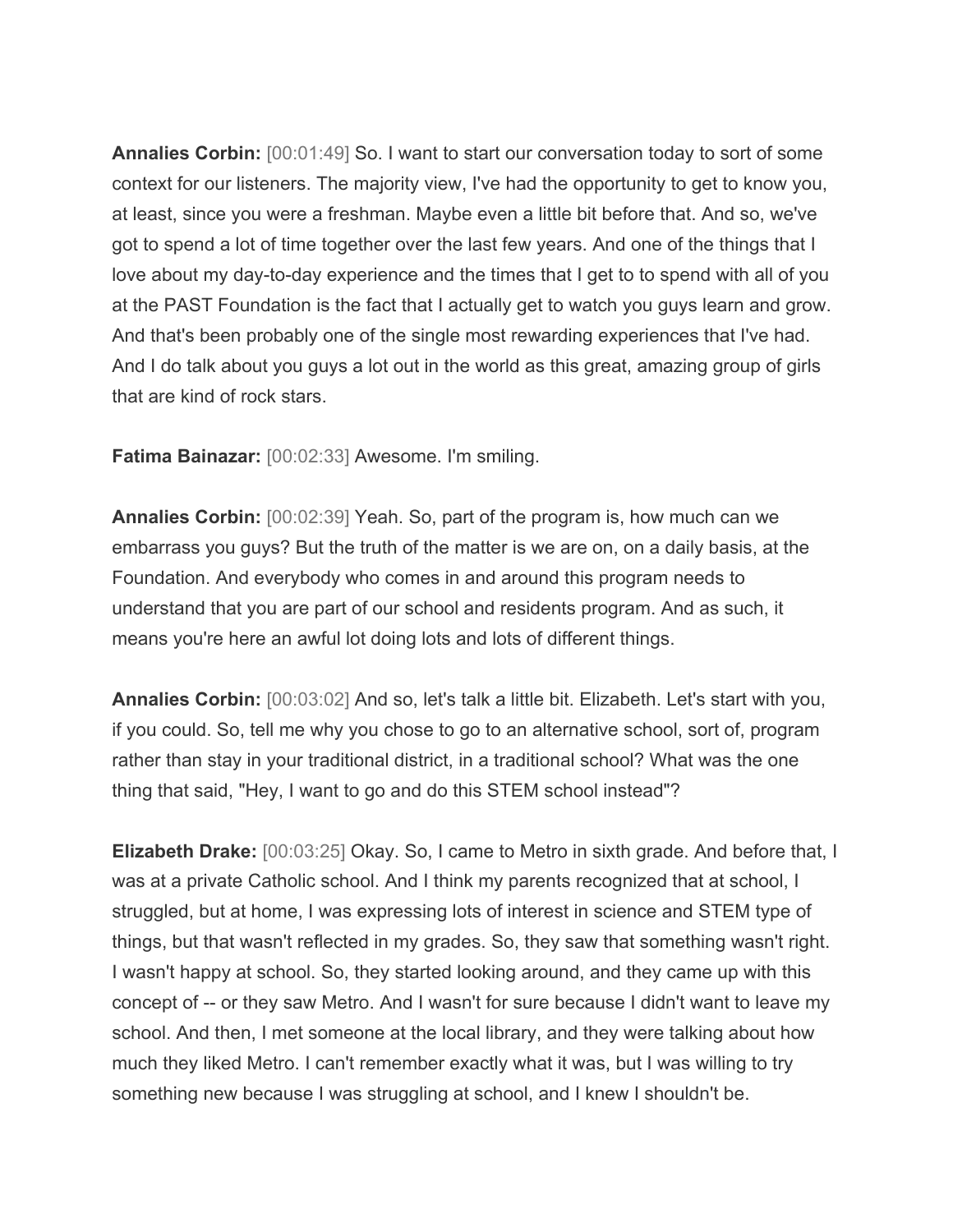**Elizabeth Drake:** [00:04:05] So, I got to Metro, and everything changed. Who I was at home, I could be at school, and all these roads opened up that things I didn't realize I would have been interested in. I realized I could go look at engineering, look at genetics, all these things. So, it was just a really game-changing opportunity for me.

**Annalies Corbin:** [00:04:24] And you're the first in your family in that school?

**Elizabeth Drake:** [00:04:26] Yeah. My sister is at Metro now.

**Annalies Corbin:** [00:04:28] But she's younger?

**Elizabeth Drake:** [00:04:30] Yeah, she is in eighth grade right now.

**Annalies Corbin:** [00:04:32] But that's not the case for the two of you, right? So, both of you, Melissa and Fatima are legacies, so to speak, in that sense, right, which is not uncommon in a lot of new schools. So, you're trying to have families participate in multiple generations. So, Fatima, other than the fact that you knew about it because you had siblings who had already participated in the program, at the end of the day though, what's truly the appeal?

**Fatima Bainazar:** [00:05:00] I was, actually, home-schooled up until third grade. And from then on, I went into my middle school, my sixth grade year, I went into a charter school. And so, I really never had the experience of a regular school. And Metro is just appealing, not just because my brothers and my sister went there, but this idea that I get to kind of create my own path into my future.

**Fatima Bainazar:** [00:05:25] And the only reason I am now interested in engineering was because of a class that I took a Metro. I was never exposed to engineering before that. My dad's a computer scientist, but there was never that appeal because he just told me that he codes, and like, "Coding?" Like "Uh, okay." But that class really gave me that, immersed me into the world of engineering. And that's what really kickstarted my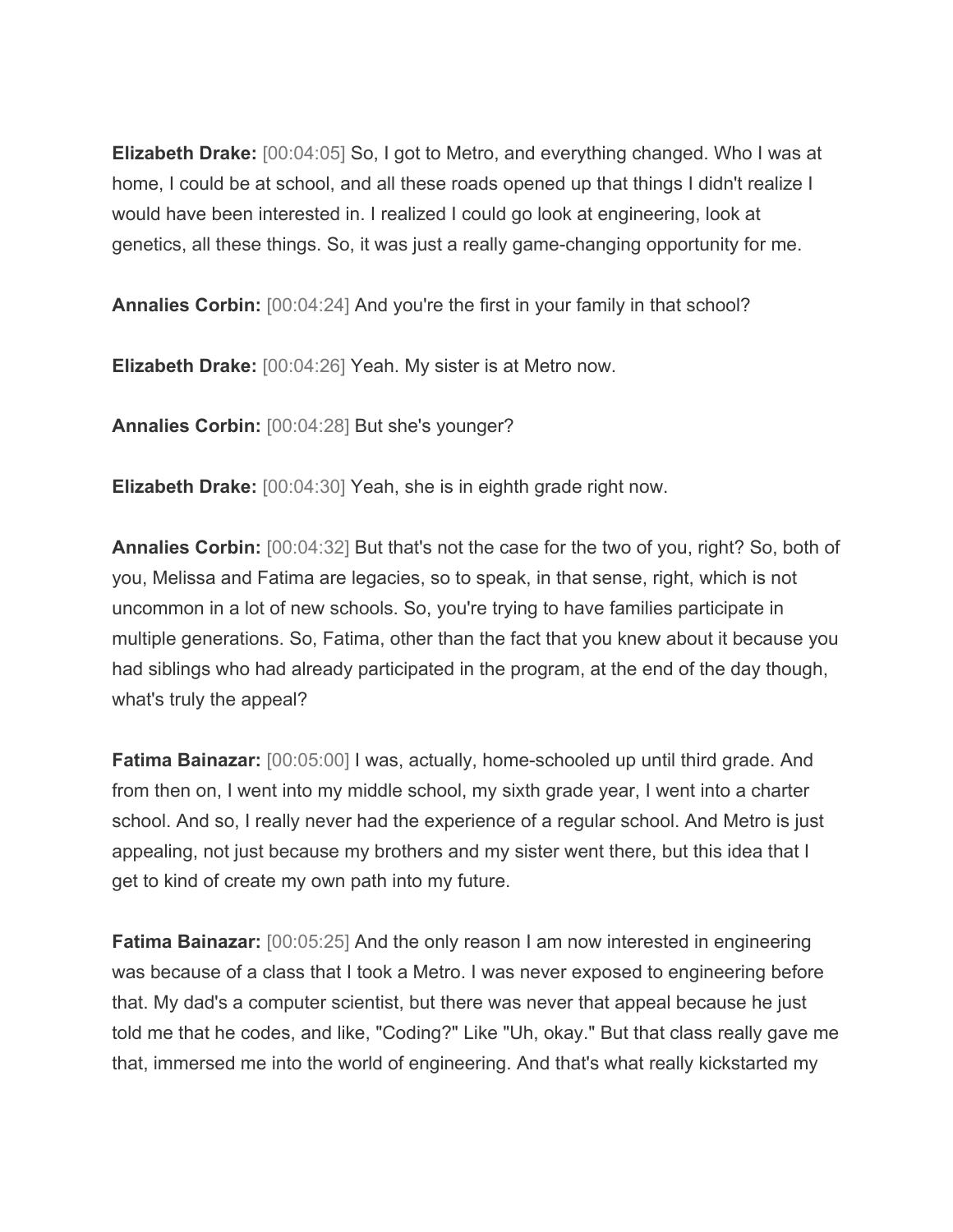interest into it. So, just the difference of how things are taught. That's what Metro really appeals.

**Annalies Corbin:** [00:05:54] And exposure.

**Fatima Bainazar:** [00:05:55] Exposure, entirely.

**Annalies Corbin:** [00:05:55] So, for you, because you've never even contemplated, "Hey, I might want to do this thing."

**Fatima Bainazar:** [00:05:59] Not at all.

**Annalies Corbin:** [00:05:59] And until you had the chance to actually not just try it but live it because you were immersed in it.

**Fatima Bainazar:** [00:06:04] Exactly, exactly.

**Annalies Corbin:** [00:06:04] We're going to talk about that again in a minute.

**Fatima Bainazar:** [00:06:05] Okay.

**Annalies Corbin:** [00:06:05] Melissa. Same for you. So, you're a legacy kid into the program, but, really, why? Why opt in?

**Melissa Olvera:** [00:06:14] So, for me, I was always good at school. I guess, I was always taking advanced classes. So, going to, I guess, a normal middle school. I came from the Columbus City School District. So, everything kind of was slower paced. So, then, when my brother was taking calculus as a junior, I was like, "Oh, I want to do that, but I want to do it better." He was doing robotics while he was a junior. I was in eighth grade, and I would wear Metrobot t-shirts, and go to school, and people are like, "Oh, what's Metrobots?" I'm like, "Oh, they make robots. I'm going to do that next year when I go to Metro.".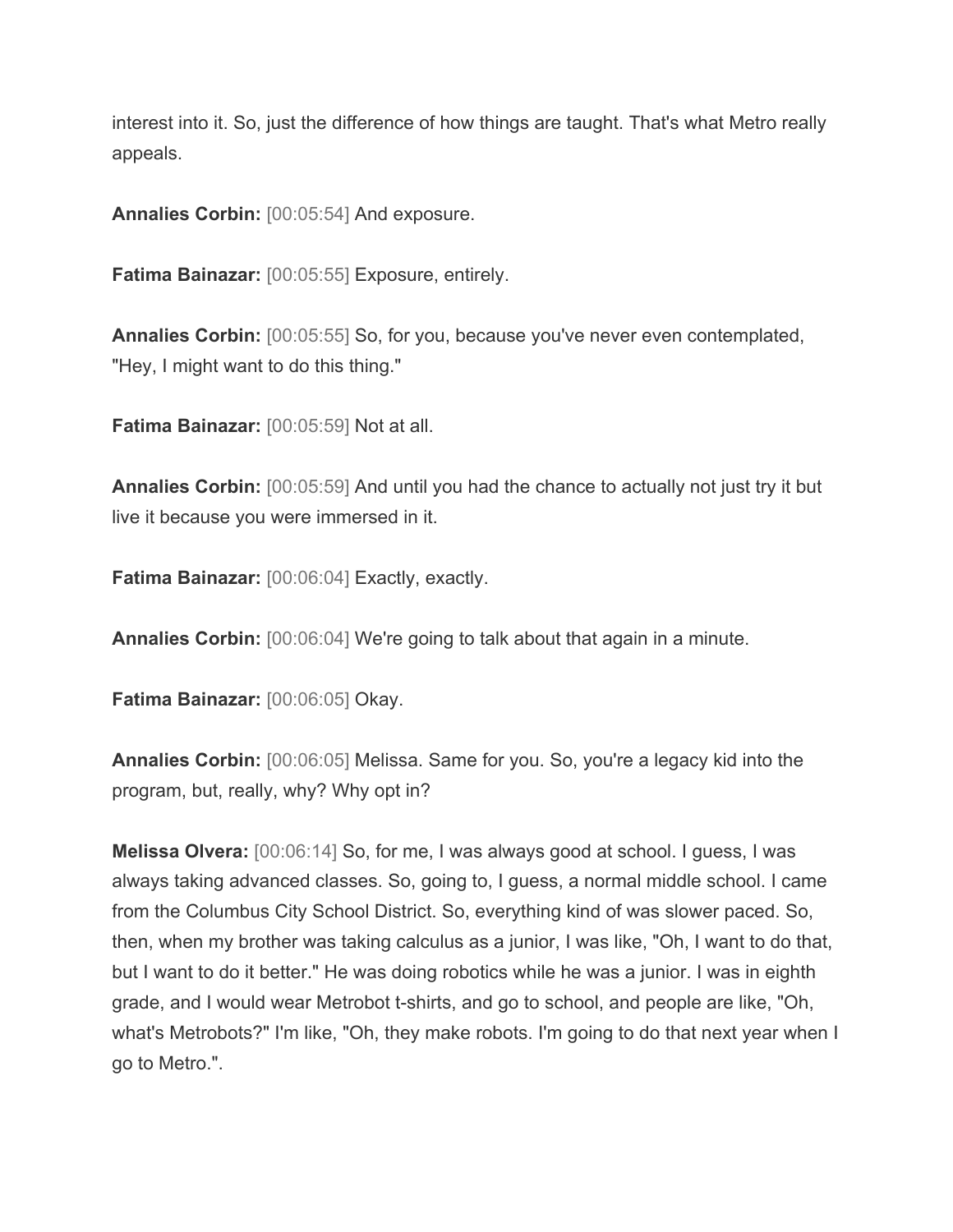**Melissa Olvera:** [00:06:45] So, it was him doing that kind of got me into it. And I was like, "I want to have that experience that he's having," because it's so fast paced and so much different than the school I was at. It was a different -- It was like a change of pace that I kind of needed to grow further as a person.

**Annalies Corbin:** [00:07:02] So, just for our listeners, especially if you didn't listen to one of the previous episodes, so Metro STEM is also an early college, Metro Early College High School. And through that experience, the students have the opportunity to taste, to try advanced coursework or an accelerated coursework program.

**Annalies Corbin:** [00:07:24] I'd would be really, really mindful, though, to say that the expectation isn't that every kid who shows up is like Melissa who says, "Hey, I want to take calculus yesterday." The expectation is actually that this type of learning environment fits all kids from all backgrounds, experiences, and gives them the opportunity, if they're behind, to catch up; if you're on pace, to stay on pace; if you need to accelerate because that's your personality or your temperament Ms. Type A, that you have the ability to do that in an environment that's kind of all inclusive.

**Annalies Corbin:** [00:08:02] So, just very briefly, Melissa, so, let's go circle back and let you go first this time. So, when you think about what was required of you to be ready to take on the acceleration piece, we hear all the time, 'That's really, really hard to do. We don't know that that's good for all kids." How do we really differentiate to make sure that you're actually going to be ready to do that? Talk to me a little bit about how you feel are the things that you had to have to be ready to do that.

**Melissa Olvera:** [00:08:33] So, the things that I had to have was more than just grades. Kind of like how Metro does it, where you do a gateway, and then you are able to take college classes. It was to have the kind of work ethic to actually be able to do the accelerated thing. So, it's not just doing your homework every day. It's doing your homework, and mastering it, and understanding what you do, and having good, I guess, study habits to go into accelerated courses and not just trying to fake it till you make it through metro classes just to get to the college level, if that makes sense.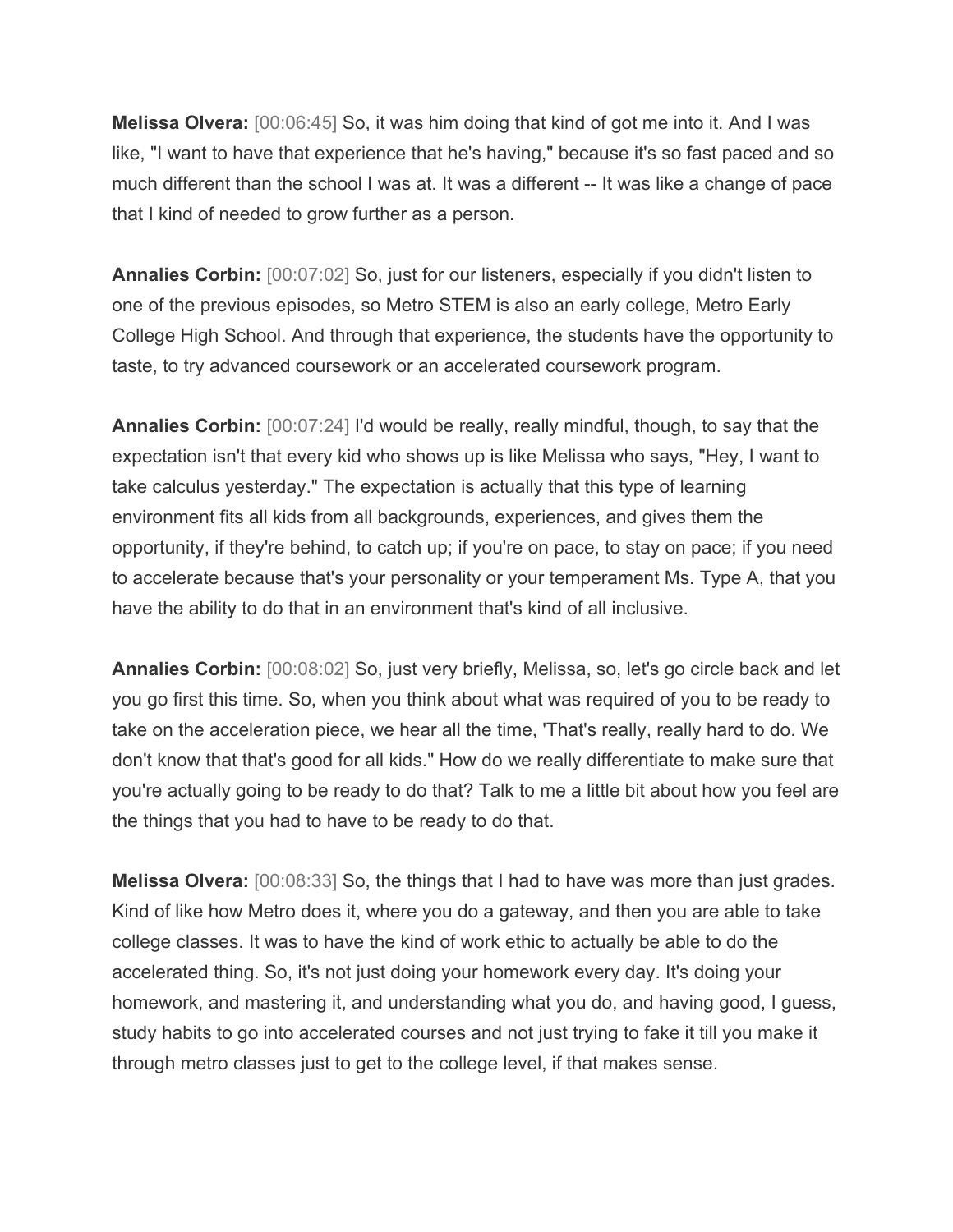**Annalies Corbin:** [00:09:06] Fake it till you make it. That's a thing.

**Fatima Bainazar:** [00:09:10] Oh, yeah. Everyone does it.

**Elizabeth Drake:** [00:09:10] Do it all the time.

**Annalies Corbin:** [00:09:14] All right. So, Liz, so would you say the same is is true for you? Your path is a little different. So, what would you say for you was the thing that made sure that you felt like you were ready?

**Elizabeth Drake:** [00:09:26] Yeah. So, coming into Metro, I wanted to be like "smart," but I didn't necessarily have the transcript to back that up. I'm dyslexic, so I really struggled learning to read and write at my elementary school. So, my parents said to me, "Elizabeth, you'll be able to take science classes that are accelerated because it's good at, but Metro will also let you take maybe longer English classes or retake a few English classes." So, they gave me that cushion of I would not necessarily be taking seventh grade classes. I would be taking wherever I needed to be.

**Elizabeth Drake:** [00:09:59] And then, it's one of those things I always say to people who are touring Metro, you need to try it because it's not for everybody. But if you want to do it, and you're willing to put in some nights where you're upset, and you're struggling, you can get through it. So, it's that will to strive and understanding that you might be uncomfortable at times, but that's okay because you see your future ahead of you. So, you have to keep the end goal in mind when you're up late, and you're stressed, and you're beating up on yourself.

**Annalies Corbin:** [00:10:28] Yeah. Good advice. What about you, Fatima?

**Fatima Bainazar:** [00:10:31] I've learned that -- so, going off of what Liz said, the idea that you're staying up late and that willpower to keep going. For me, I spent my first year at Metro just beyond stressed because I just wasn't able to transition into what this new school is just like applied STEM. And so, that took me half of the year to get used to it.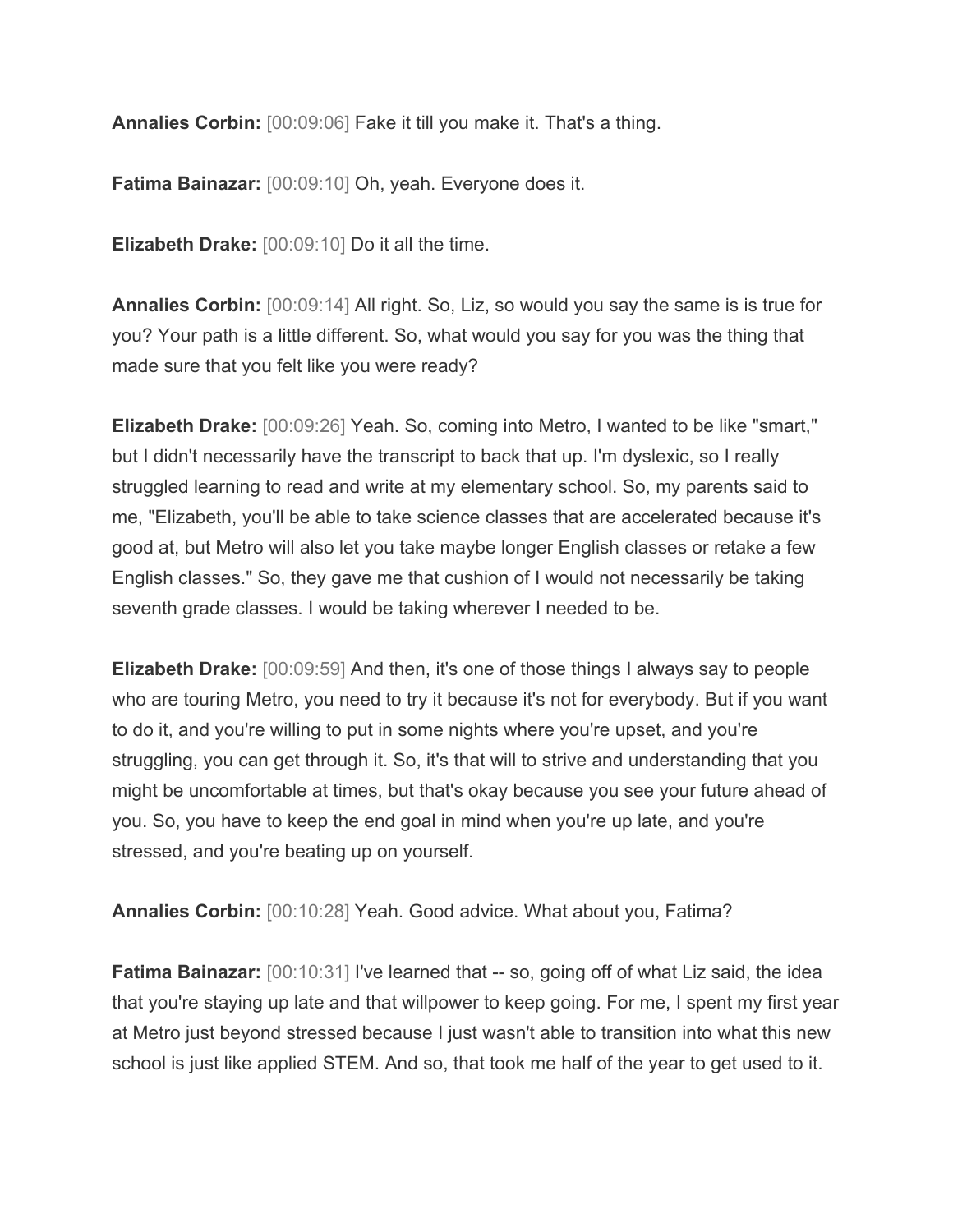**Fatima Bainazar:** [00:10:58] And then, I gained the study habits, the time management, and the support from, not only my family, but from teachers and my advisers. And that, really, that was the clicking point, I guess, where I realized this is how I will be able to accelerate through school. And also, there is no, "This is a 7th grade class," like Liz said, "and this is an 8th grade class." It's "This is Algebra 1, and this is Pre-calculus, and this is Trig." It's not, "You're 9th grade. You're supposed to be here, and you're supposed to be here."

**Fatima Bainazar:** [00:11:29] Our classes are mixed. As a freshman, I've had classes with seniors. And that was awkward for me at first. I was like, "Whoa, you're three years older than me. What are we doing here?" But after that, I realized we're all on the same level, and we all have the same work ethics.

**Annalies Corbin:** [00:11:45] So, it really is a different way to think about a school environment. When you say that those sort of arbitrary boxes or buckets largely that have been imposed from well over a hundred years ago about thinking in terms of as a freshman, as this age, these are the core group of things that you are going to take in. But it requires that folks to think about readiness very, very differently.

**Annalies Corbin:** [00:12:12] And I'm intrigued about one of the things, for example, Liz, that you said that you had feedback early on, "Hey, you can take advanced science classes, but you can be in this regular English class over here," but lots of places don't make that easy to do.

**Elizabeth Drake:** [00:12:27] I really needed that. I would be so uncomfortable if I didn't have that because I'd be in a boring science class, but I'd be struggling in English. And that's just not a happy situation to be in.

**Annalies Corbin:** [00:12:37] Yeah. But again, I do think that that's something that lots of school environments struggle with how best to do that. So, that's a great advantage to be able to be immersed in that. How does going through sorting out the process, getting comfortable, because, at the end of the day, I think all of you have sort of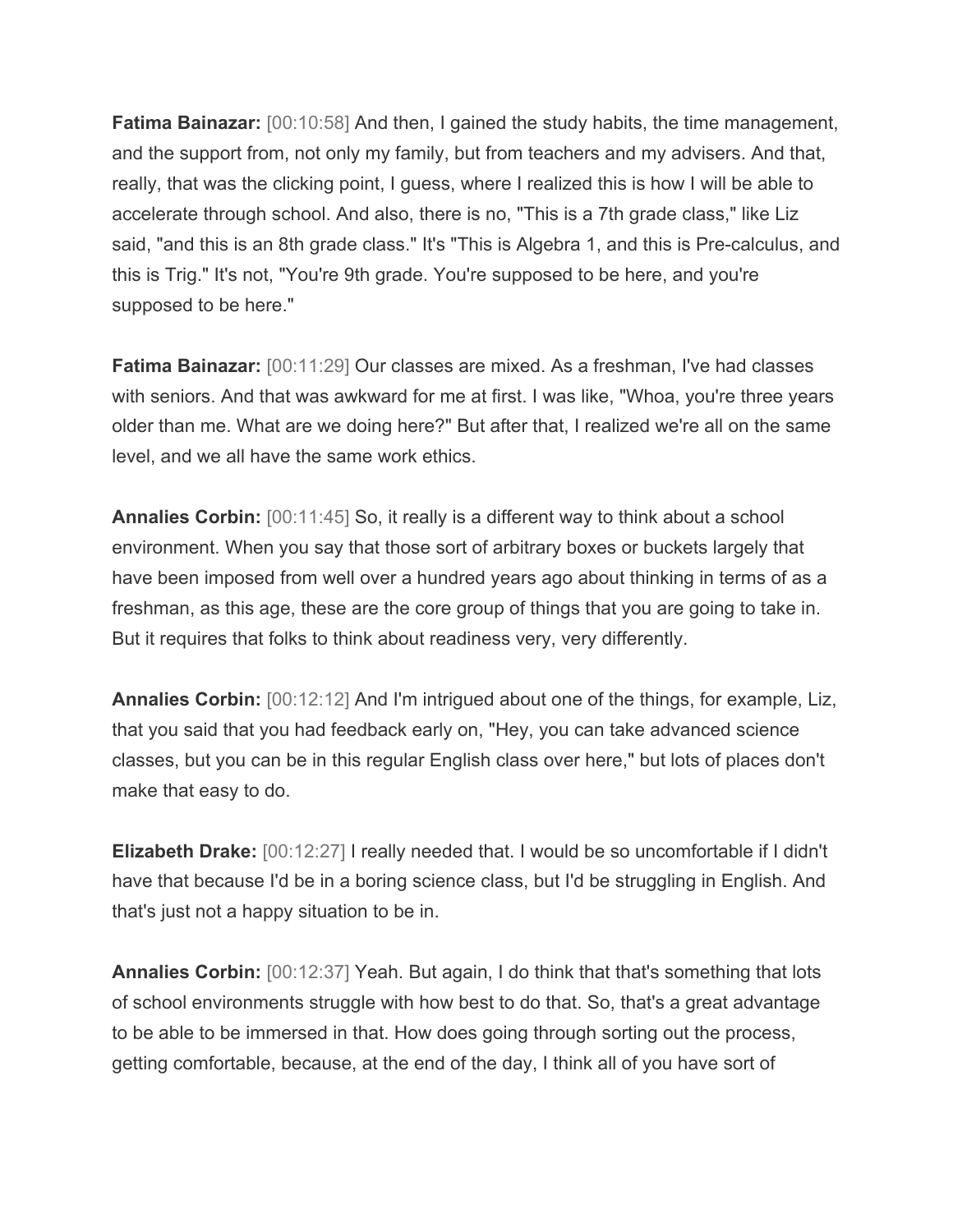stressed you somehow have gotten so comfortable in your own skin, so to speak, after a little bit of time and transition.

**Annalies Corbin:** [00:13:04] So, I want to really get into sort of the meat and what I think the experience is, and that is all of the hands on, the applied, the putting it into some kind of real-world context. So, there are a variety of different ways that schools approach this. We talked about STEM schools, the applied schools, the hands-on, problem-based. It's a lot of words, basically, to describe that we're going to immerse what you're doing in some real-world opportunity.

**Annalies Corbin:** [00:13:33] So, talk to me a little bit about some of the projects that you worked on that you think, sort of, helped you build the contextual pieces. Fatima?

**Fatima Bainazar:** [00:13:44] I would probably go straight to design challenges that we have every year at Metro School. So, it's kind of in its name. It gives us an issue that our current society faces. So, two to three years ago, it's infant mortality. And then, it was the opioid crisis. And those really got us to think. And we had come up with a solution.

**Fatima Bainazar:** [00:14:12] And so, I mean, as a high school student, you're thinking, "How can I affect the opioid crisis? And how can I help that?" But using the tools and the resources we got, a lot of kids came up with great ideas.

**Elizabeth Drake:** [00:14:26] We really did.

**Fatima Bainazar:** [00:14:28] Yeah. Some-

**Annalies Corbin:** [00:14:28] They're amazing, some of them. Yeah.

**Fatima Bainazar:** [00:14:30] Some came up with the idea of a pill bottle that would open only when needed, when the dose was-

**Annalies Corbin:** [00:14:35] The right time.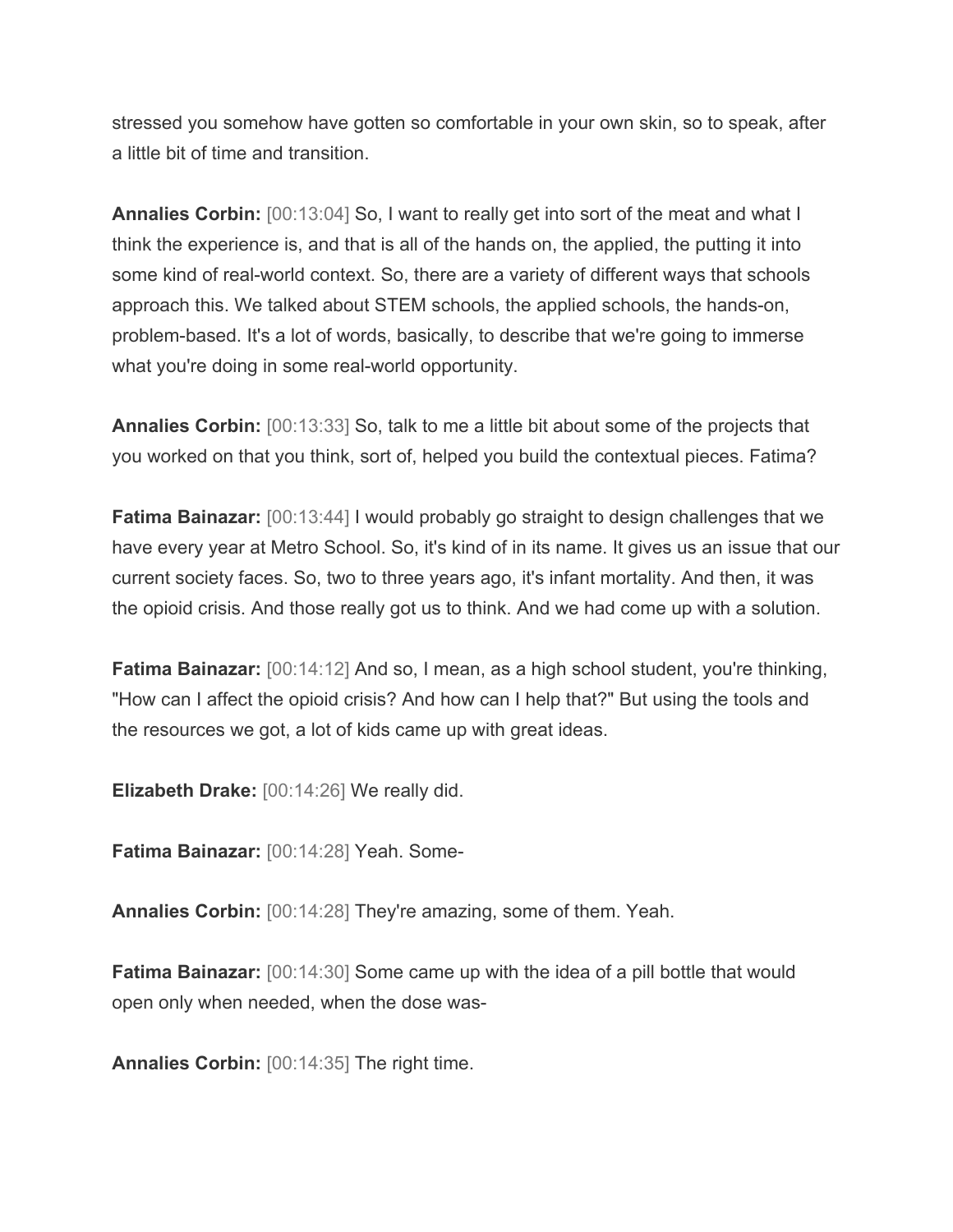**Elizabeth Drake:** [00:14:37] The right time that it had to regularly be given. Personally, we created -- we went into more of political things. And so, we wanted a three-day prescription refill type thing, and we got to actually go present it over at Battelle. And we had to present it to Mike DeWine, a couple of others, political-

**Annalies Corbin:** [00:14:58] Ohio political folks.

**Fatima Bainazar:** [00:15:01] Yeah, Ohio political folks, yeah.

**Annalies Corbin:** [00:15:02] Absolutely.

**Fatima Bainazar:** [00:15:02] So, it was fun.

**Annalies Corbin:** [00:15:03] And you learned a lot from that experience.

**Fatima Bainazar:** [00:15:05] So much. I didn't recognize that the opioid crisis was a crisis until we were told it was. And so, that made me realize that we're living in a world where things need to be improved. And so, being able to really see that real-world issues was really eye-opening for, I think, all of us really.

**Annalies Corbin:** [00:15:25] Yeah. Melissa, you want you want to build on that with with an experience for you that was powerful?

**Melissa Olvera:** [00:15:31] Yeah. So, I was thinking the same thing about the Metro School's Design Challenges because that was the first time for me that I saw that STEM could be applied to the real world. Before, it was like, "Oh, you do like your science and your math classes." And then, that was like you bring in the outside world, and connect it to what you're learning into school, and you do something with it.

**Melissa Olvera:** [00:15:48] So, that was the first time that I was thinking outside the box of things in the political science world, but also in making tangible products that would help the crisis. And like we're saying, that was the first time that I realized that I can use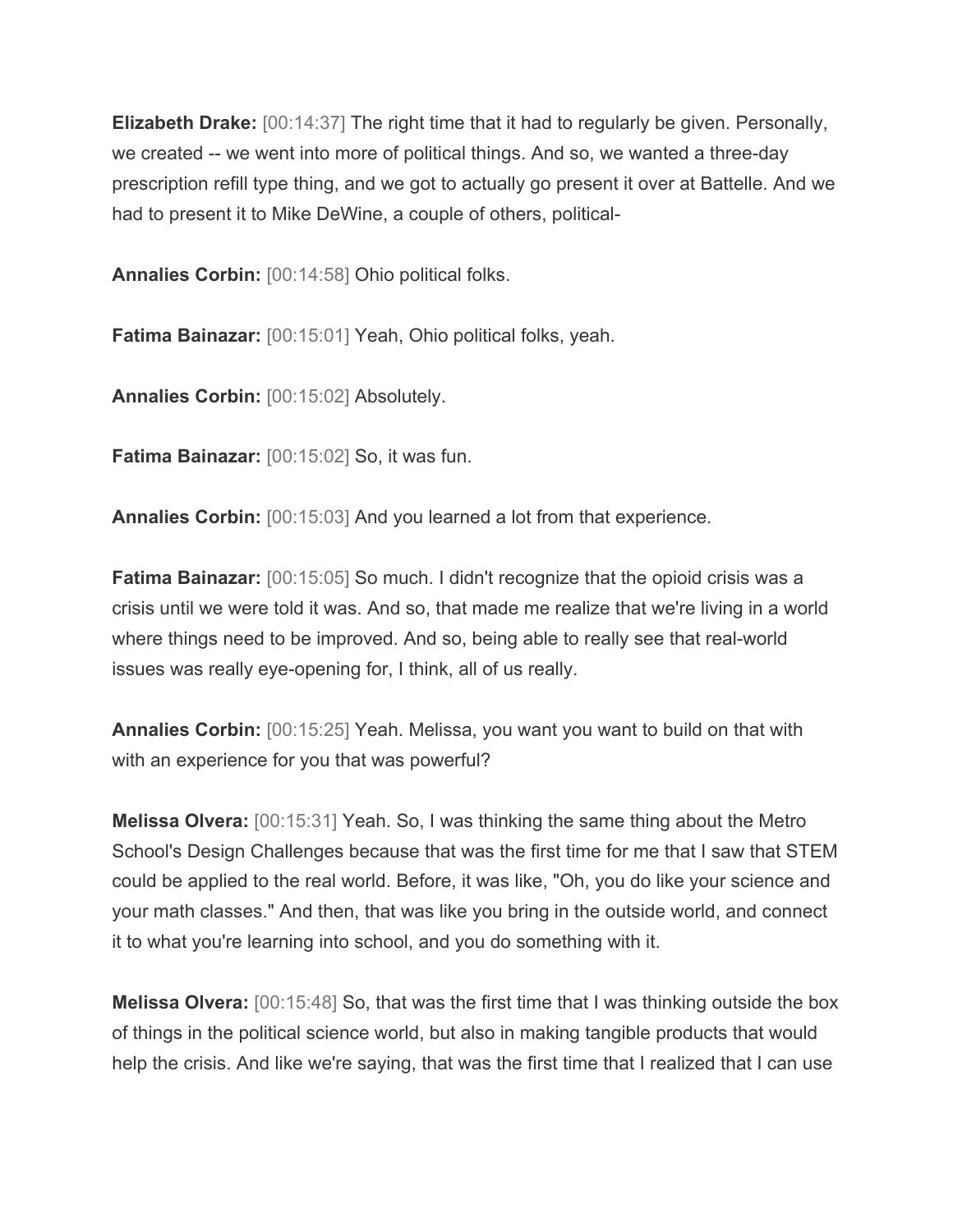STEM and what I'm learning in school for something outside that's actually affecting the community.

**Annalies Corbin:**  $[00:16:08]$  So, even in the STEM school, right, you struggle to figure out the real-world connections until you actually translated that experience through the context of a Design Challenge. Yes?

**Melissa Olvera:** [00:16:19] Yeah.

**Annalies Corbin:** [00:16:19] Is that what you said?

**Melissa Olvera:** [00:16:19] Yes.

**Annalies Corbin:** [00:16:20] Is that what you said?

**Fatima Bainazar:** [00:16:20] Yeah.

**Annalies Corbin:** [00:16:20] Awesome.

**Melissa Olvera:** [00:16:22] She said it.

**Annalies Corbin:** [00:16:25] She said it. She said it. And the reason I'm stressing that is because over, and over, and over again, as schools think about how we start to transition into this -- everybody agrees we want really engaged kids. And I think you're hard pressed to find folks that say that kids can't do an amazing array of things because it's just endless. But we do struggle with how do we meet the needs of broad population, state and federal standards, and family and community expectations, and keep it all real. It's a lot of stuff to juggle, right? And one of the things that I spent a lot of time talking about is stop trying to juggle so much, and just make it real, and see what happens.

**Elizabeth Drake:** [00:17:14] So, I have thoughts on what you're saying, yeah. Usually, when someone says hands on, you kind of think of maybe a chemistry lab. But the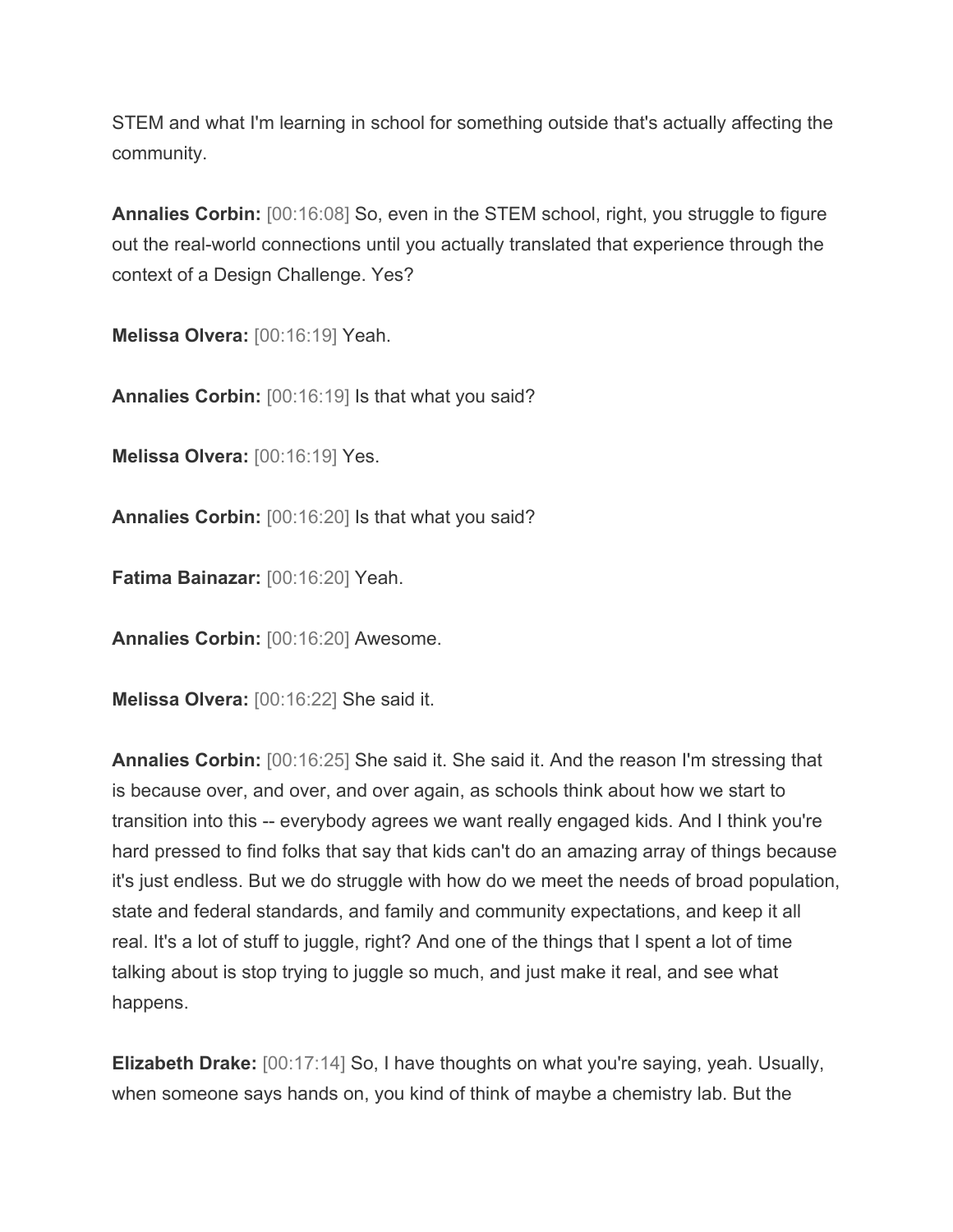issue with that is everything's all set up. You're going to be using chemical A and chemical B, and you're going to be using these tools, and this is what you're going to do, and it's literally written down. And that's worked for so long because that's easy to replicate. One teacher can make that, and then you can pass that on for the next 20 years because chemistry doesn't change.

**Elizabeth Drake:** [00:17:39] But with getting kids real hands-on experience and actually making them learn how to use their STEM skills in the real world, you kind of have to have nothing on your sheet of paper for your lesson plan. You just have to -- it's a lack of walls, and kind of seeing the look on their faces when they're like, "Wait, I'm really not for sure what we're supposed to be doing with this." And the answer is what you want.

**Elizabeth Drake:** [00:18:02] So, when we started doing Design Challenges, sometimes, I would get frustrated because I never encountered an academic situation where there were very minimal guidelines. I was like, "So, you mean the entire opioid crisis? Anything? Anything?" That's a big thing. And I just got the guidance, "You focus on something, but within that realm, you can do whatever you want."

**Elizabeth Drake:** [00:18:25] So, it's that being a little bit uncomfortable with how many options you have, and then learning to work with that uncomfortableness because in the real world, you don't sit down to solve a problem with the tools that you're going to need put in front of you and procedure sheet next to you.

**Annalies Corbin:** [00:18:42] Why do you think that we wait around for that? Why do you think? I mean, you're sitting in the middle of this right now, and you guys are actually -- because the particular school you're at, also, early colleges, you are moving into the next phase a bit a step ahead. And so, given that, why do you think? So, you're living in that transition every single day because you're transitioning on an ongoing basis, unlike in a traditional setting where it might be a break at middle school, a break at high school, a break at college, or a break at career. It's a little more seamless for you guys. So, why do you think, as Liz pointed out, it is easier to teach that way, but it's also scary? What do you think the implications of that are?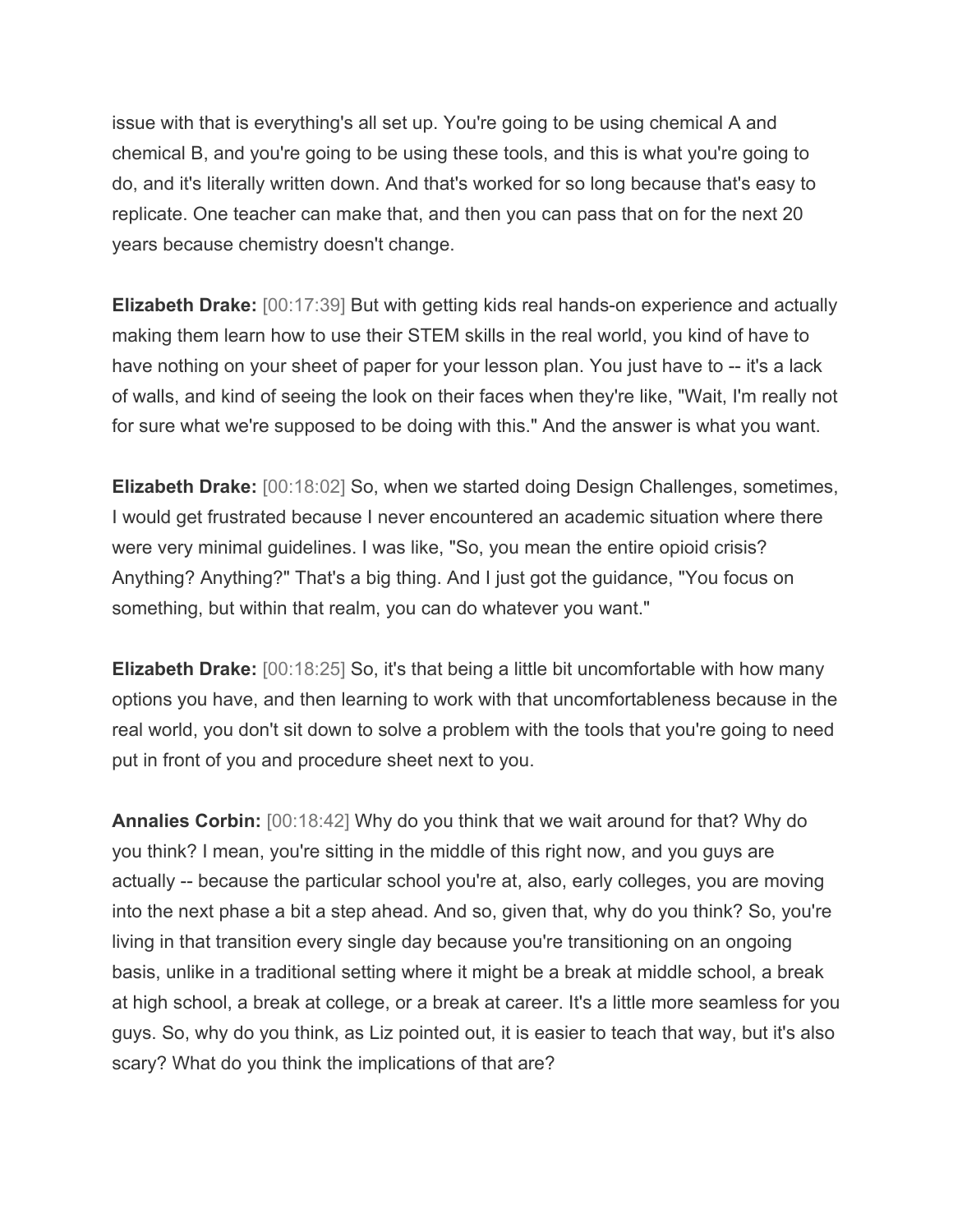**Elizabeth Drake:** [00:19:33] Are you seeing the implications of the factory-based education system that we've been going with for the past few hundred years? Is that what you're talking about?

**Annalies Corbin:** [00:19:41] Yeah, a little bit. I'm really thinking more about the fact that as we think about going into the world of work and transitioning or translating that, actually, back into the classroom as a mechanism to help prepare folks for that world of work.

**Fatima Bainazar:** [00:20:00] One thing, so, kind of like a metaphor in ways. Regular schools, they give you the resources and tools. And kind of like they give you a screwdriver, but they don't give you the drill to make the work easier and give you better resources. But in a way, this applied STEM and the real-world application gives you the drill rather than just the screwdriver that you have to manually do yourself because those applied -- like the real-world application of everything creates that seamless transition like you're talking about.

**Fatima Bainazar:** [00:20:34] I mean, as students, we're in school for most of our lives up until college. So, 22 years of school in a way. And none of that is you applying anything to the real world. It's just, "Here's a paper that has the times table on it, learn it, and try to spew it out when you're making a rocket ship somehow." But the applied science gives you that to apply what those times tables into making, not a rocket, sure, but making a little robot car or just, in any way, applying it creates that connection between what you've learned in the classroom, in that boring class where you need to really find to learn what two times two is. But, now, applying that, you're like, "Wow, I'm going to, now, sit through my classes to understand how I can apply that to the real world." I don't know if that makes sense, but-

**Annalies Corbin:** [00:21:26] Yeah. It's kind of a crazy sort of way to think about it, right?

**Fatima Bainazar:** [00:21:30] Yeah.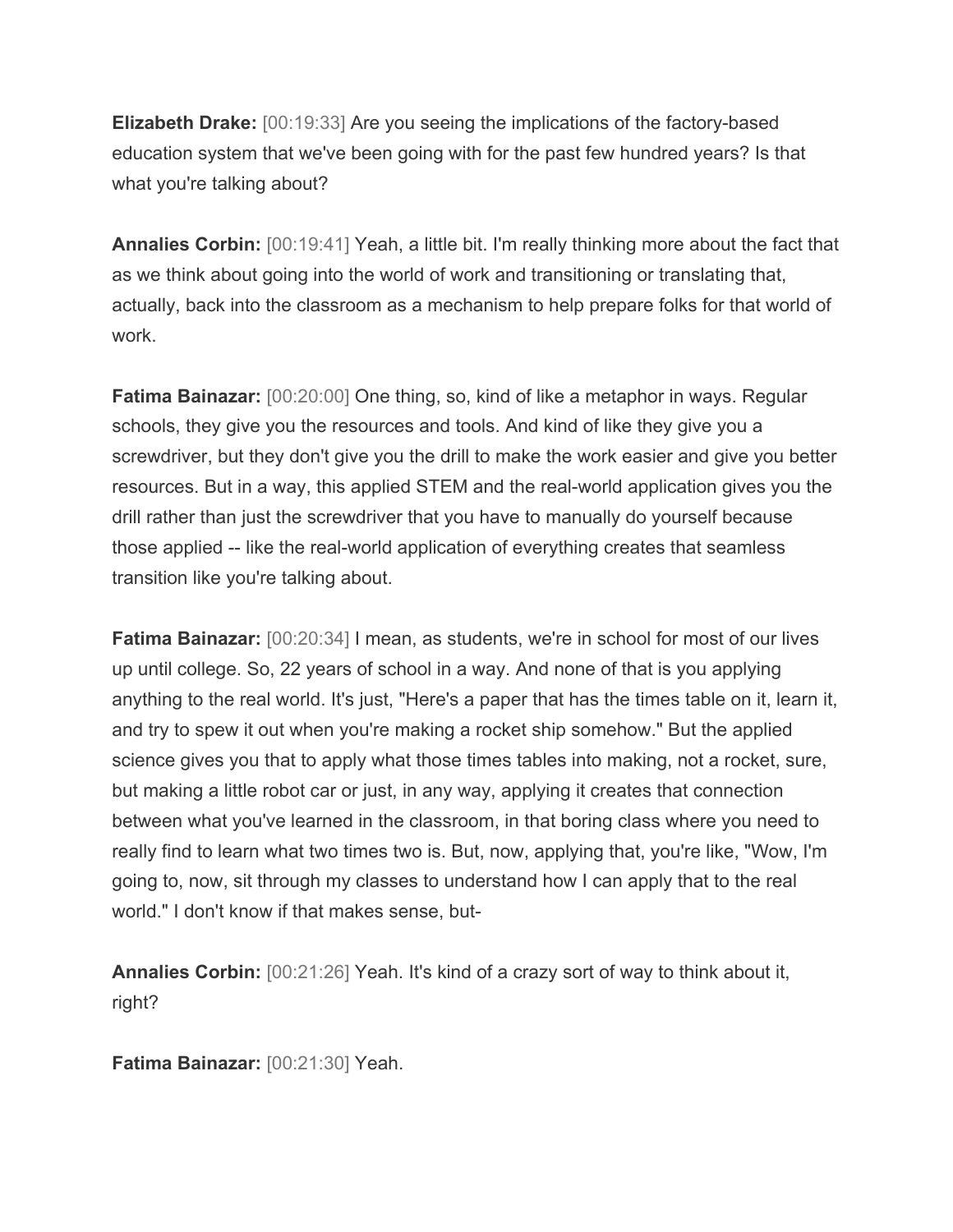**Annalies Corbin:** [00:21:30] Yeah, yeah. So, let's talk a little bit about the robotics piece because I know-

**Fatima Bainazar:** [00:21:37] My favorite.

**Annalies Corbin:** [00:21:40] I know because you guys all all love it. But I also want to be really mindful for our listeners on a couple of things. The first one is that not everybody has the opportunity to just sort of blow up what they're doing and start something new as it relates to teaching and learning. So, we have to do a lot of adapting and transforming within a traditional setting, all which I would argue is 100% doable.

**Annalies Corbin:** [00:22:00] And you are examples of that because everything you've talked about is possible inside of what already exists, if it's just applied a little bit differently. And I think that robotics is almost the epitome of that in many ways, having watched you guys over so many years really think about what that program offers. But is it really for all kids? All interests? And tell me why, Melissa.

**Melissa Olvera:** [00:22:25] Yeah. So, before I came to Metro, I wanted to be a Music major. I wanted to go to school. I wanted to go to school for music, which it's crazy because, now, I don't. I'm the complete opposite side of the spectrum.

**Fatima Bainazar:** [00:22:39] I didn't even know that.

**Melissa Olvera:** [00:22:39] Yeah, because I want to go into industrial design. And coming to robotics, I never went into the engineering side, and I was always doing the media, the fundraising. Everything that wasn't building robots. And then, my sophomore year, I had that one interaction where me and one of the seniors who graduated last year from Metro Schools, we were making something for our pit space. It was like one of the work benches. And she told me to CAD it.

**Melissa Olvera:** [00:23:05] So, I was CADing it on shape, which is a really simple CAD software. And that was the first thing that got me into it. I was like, "Wow, I really like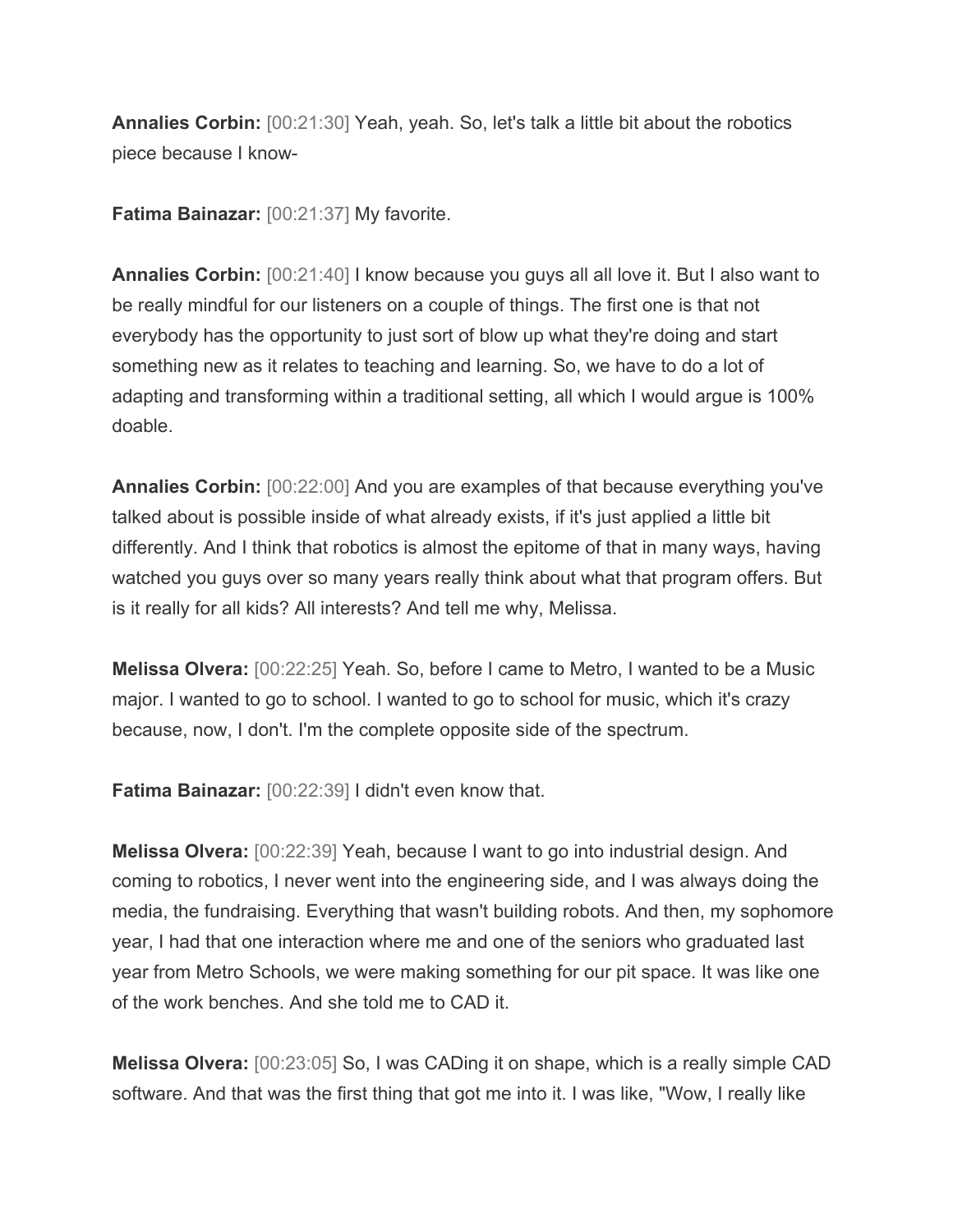CADing," after doing that. And then I was like, "Let me try to do more of this CADing thing." And then I was like, "Oh, this CAD makes you create products and then you can design those products and make it look the way you want." And that's what sparked my interest in engineering and doing things like industrial design. And I was like, "I don't need music. I can do music on the side," and then follow my true passion of creating tangible things that came from my mind, and that I'm making that product, and just doing every step of the design process, if that make sense.

**Fatima Bainazar:** [00:23:45] You can just make the musical instruments.

**Melissa Olvera:** [00:23:48] Yeah, I'll make music, what I used to make the music rather than-

**Annalies Corbin:** [00:23:50] Well, you tap into the same side of your brain. So, clearly your passions lean that way, but you found a way to apply that previous experience to that new one. And more importantly, to take that new experience and turn it into something you never even imagined. So, that's pretty darn awesome. Yeah. What about for you, Liz?

**Elizabeth Drake:** [00:24:08] So, I have always been interested in space. I loved that growing up. I still love that. I'm wearing a NASA hoody right now. So, the engineering, that wasn't a big jump for me. But when I talk about what I learned from robotics, I rarely mentioned the actual engineering techniques that I've learned. I bring up all the things that I've learned that I think I will need to be a successful person that wasn't taught in schools.

**Elizabeth Drake:** [00:24:34] So, I know people always say time management, but when you have six weeks to build a robot, you really learn how to manage your time. And then, also, just being comfortable with myself and learning how to interact in that kind of like semi-professional environment and just where I'm comfortable.

**Elizabeth Drake:** [00:24:56] Sorry, this is lots of open-ended stuff, but we are all friends on the robotics team, but we also have a leadership structure that we need to follow.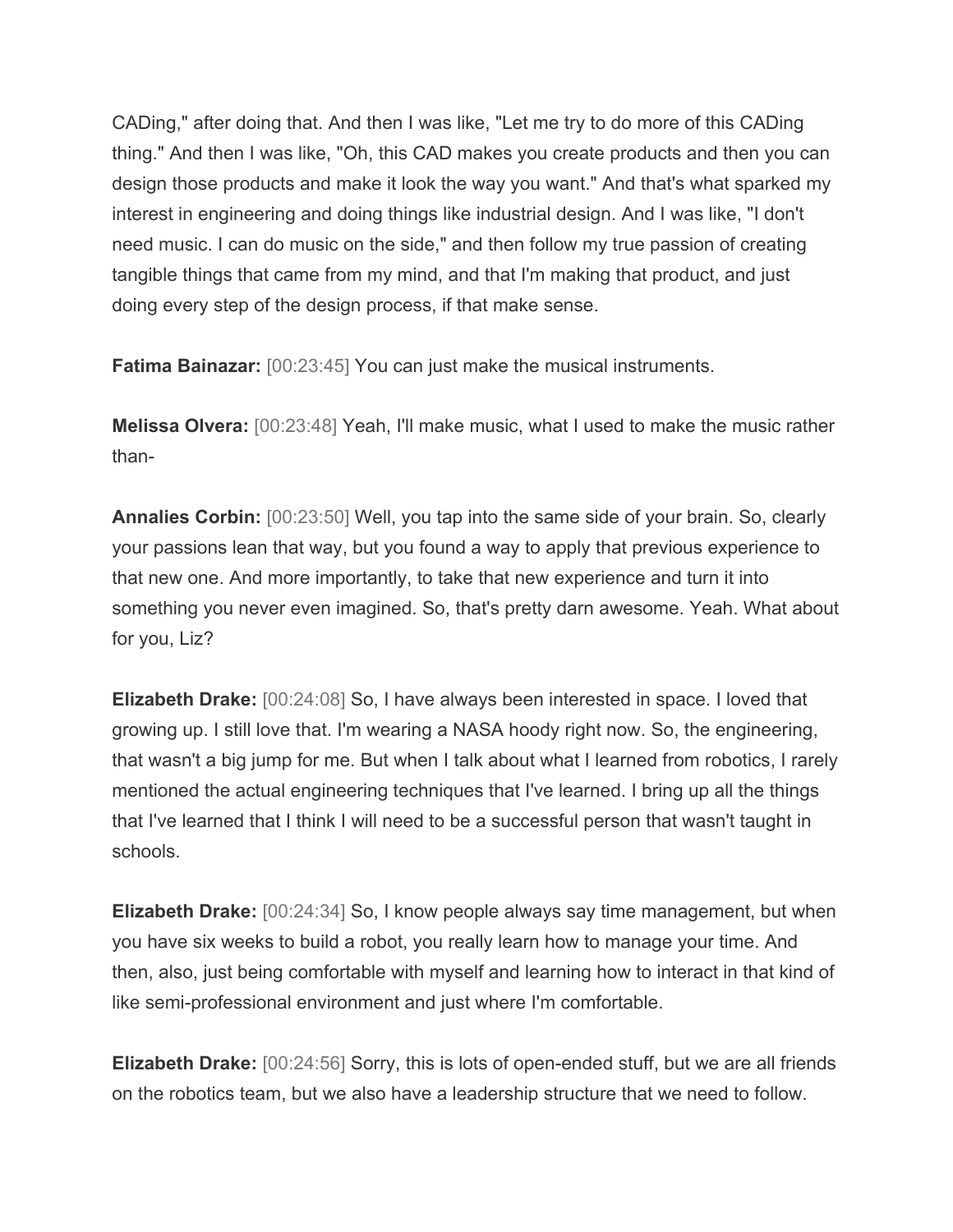So, I deal a lot with realizing that Fatima is the Engineering Project Manager. So, she's above me, but she's also my friend. So, sometimes I'm like, "Is she mad at me because of the schedule or is she mad at me because it's something that I did as a friend?"

**Elizabeth Drake:** [00:25:15] And I know that doesn't seem like it's related to education, but these are things that you experience in the workforce that if you can figure out how you're comfortable dealing with those situations and who you are as a person when you're younger, your style, that really translates to help you move into that.

**Annalies Corbin:** [00:25:32] It's all good.

**Elizabeth Drake:** [00:25:35] Yeah.

**Annalies Corbin:** [00:25:36] So, Fatima, talk a little bit about your experience with the robotics team, and how that, sort of, for you, translates.

**Fatima Bainazar:** [00:25:45] Yeah, I would say same as Liz again. When I'm talking about robotics, I don't talk about the engineering concepts. I mentioned that, yes, we have only six weeks to build a robot and just our bare hand. Not bare hands but with some tools and all our ideas, and that's it. But, really, what I talk about is who I've developed into and become because, I mean, I'm helping run an entire team. And I never would have imagined that as a student myself doing that, but really just the interpersonal skills that you learn.

**Fatima Bainazar:** [00:26:20] And our coach, Dr. B., always says, "We're teaching you the soft skills." And that's so true. And soft skills is like, "Ugh, they're soft skills?" But no, those are the skills that you need for your future, for your workforce to interact with people. And when we say robotics, it's like, "Oh, a bunch of nerds building a robot." But, really, it's not. It's developing into the people that -- like the next generation of the workforce really. And so, all those skills, the soft skills that you learn is why I love robotics.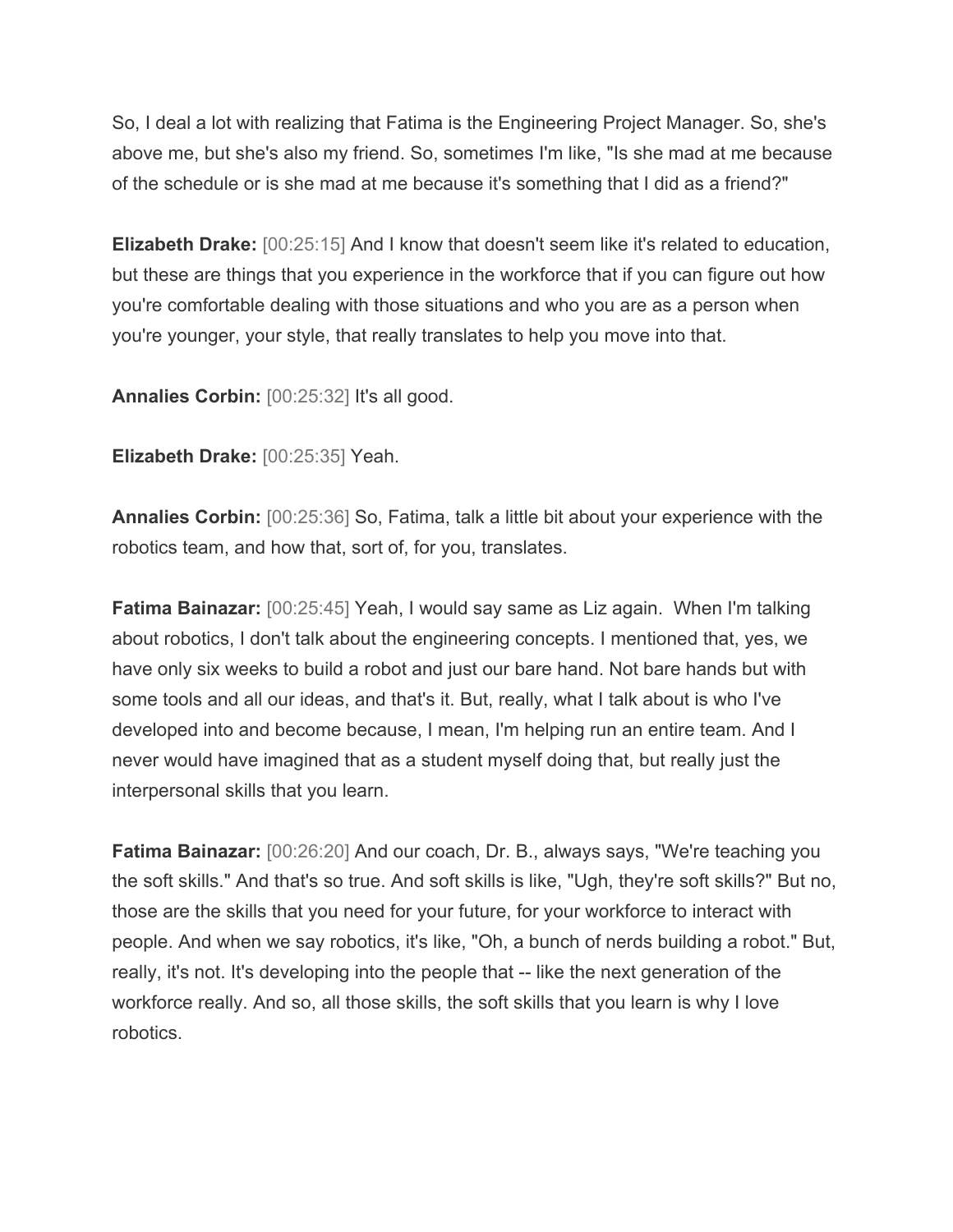**Annalies Corbin:** [00:26:53] Yeah, absolutely. And for our listeners, Dr. B is actually Andrew Bruning. A previous episode, again, when we were actually introducing the first robotics program. So, if you want some more details about the ins and outs of how the program works, feel free to just jump back and have a listen.

**Annalies Corbin:** [00:27:12] So, I want to sort of follow this with a piece that Liz mentioned about, "Hey, I'm not sure if Fatima is upset with me," right? Because that gets-

**Elizabeth Drake:** [00:27:24] Okay, that's good. That was good. I wasn't for sure if that was on the right topic.

**Annalies Corbin:** [00:27:28] So, really, where I'm going with that, though, is actually that not only has this collectively been an experience for all of you to learn, but it has actually been an experience for all of you to lead. And so, as girls who lead, as students who lead, as young folks who are going to become that next generation of citizens of our country and of our world, the stewards, let's talk a little bit about the different ways that, in creative environments, you can learn to lead or have the opportunity to lead.

**Annalies Corbin:** [00:28:03] So, first and foremost, the program scaffolds you guys all to be able to do that. But there have been other opportunities that you've had as it relates to leading through your journey. So, share a few of those opportunities with us. You want to jump in, Melissa?

**Melissa Olvera:** [00:28:19] Few opportunities to lead. That's a good question.

**Annalies Corbin:** [00:28:21] Yeah. So, how do you think about that? How do you think about leading and your experience leading? And somebody else jump in if you want to.

**Melissa Olvera:** [00:28:28] Yeah. So, I think my leadership experience, kind of like what Fatima was saying, has shaped me into like a different person who I never thought I could be. So, I used to be really shy. Now, I'm super outgoing. I like to do stuff like this, and I like to talk to people. And I did not like that four years back.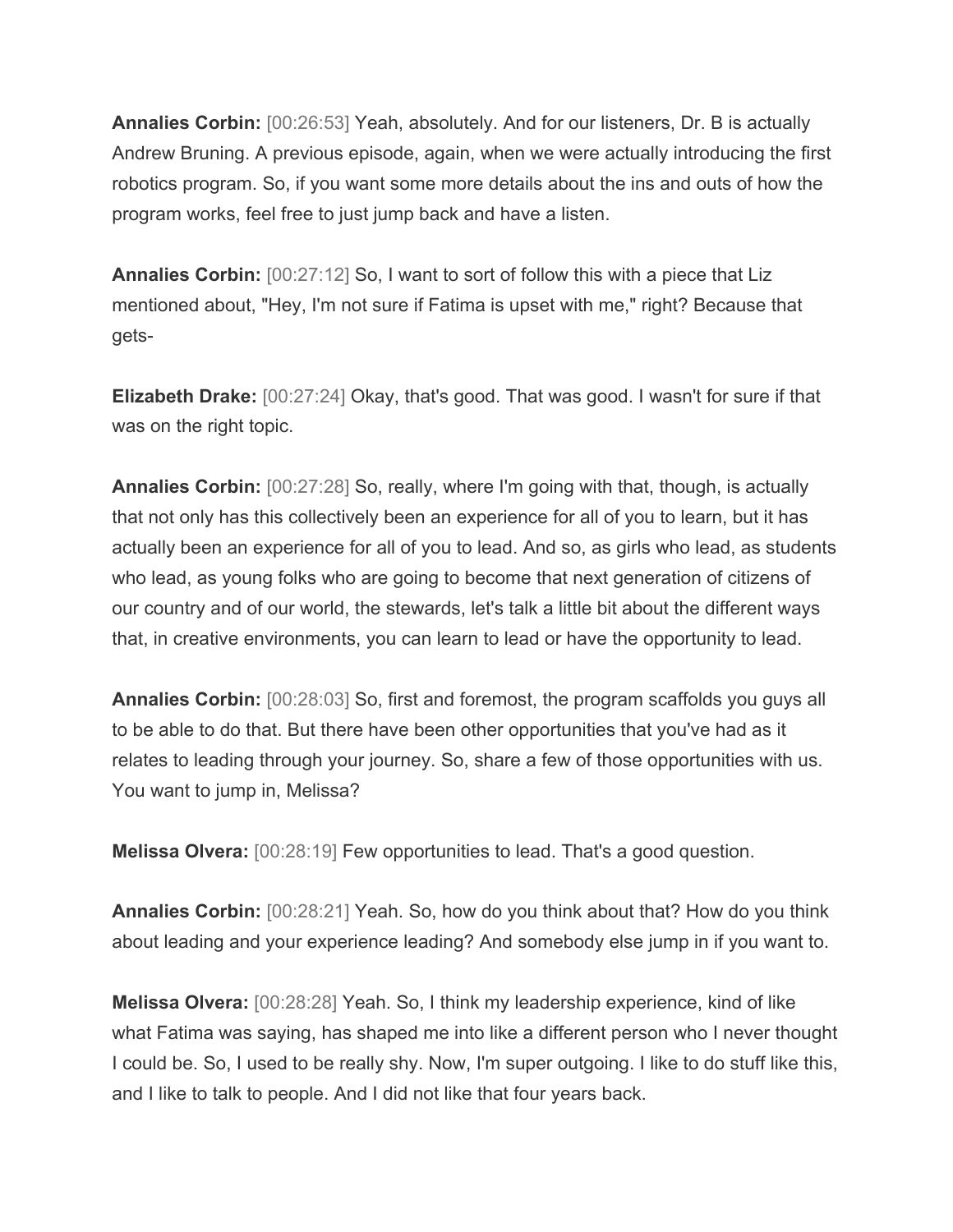**Annalies Corbin:** [00:28:44] I remember the Melissa coming to the Innovation Lab the first time.

**Fatima Bainazar:** [00:28:51] Both of us just wouldn't talk.

**Annalies Corbin:** [00:28:51] I know.

**Fatima Bainazar:** [00:28:51] And, now, we're here doing this.

**Melissa Olvera:** [00:28:55] Right. And, now, I like doing things like this. I would have never imagined myself wanting to do that. So, that leadership experience brought me out of my comfort zone, and it makes me comfortable now in whatever situation I am to go talk to someone, and share my experience, or just have a conversation with them because, now, I'm like, "Oh, if I can lead a team of 6 people, I can talk to this random person and be okay with it."

**Annalies Corbin:** [00:29:17] Yeah, that's awesome.

**Elizabeth Drake:** [00:29:20] So, as a young woman and hoping to be a woman in STEM one day, you always read reports about there aren't that many women in STEM and in leadership roles. There aren't that many either. And they always talk about kind of will likely be respected, being bossed around. And I never thought that that was something that I would struggle with because I've kind of been pretty outgoing.

**Elizabeth Drake:** [00:29:39] But this past year, I've struggled with lots of self-confidence issues when it comes to that. And it's really been nobody's fault but mine. But I think it's really important that I'm learning how to deal with that now, so in 10 years, I can walk into my new engineering job and not feel threatened by anyone because I'm secure in who I am.

**Elizabeth Drake:** [00:30:01] And then, if I'm secure with who I am, I can lead, and I can relate to other people struggling with that. So, it's becoming more comfortable kind of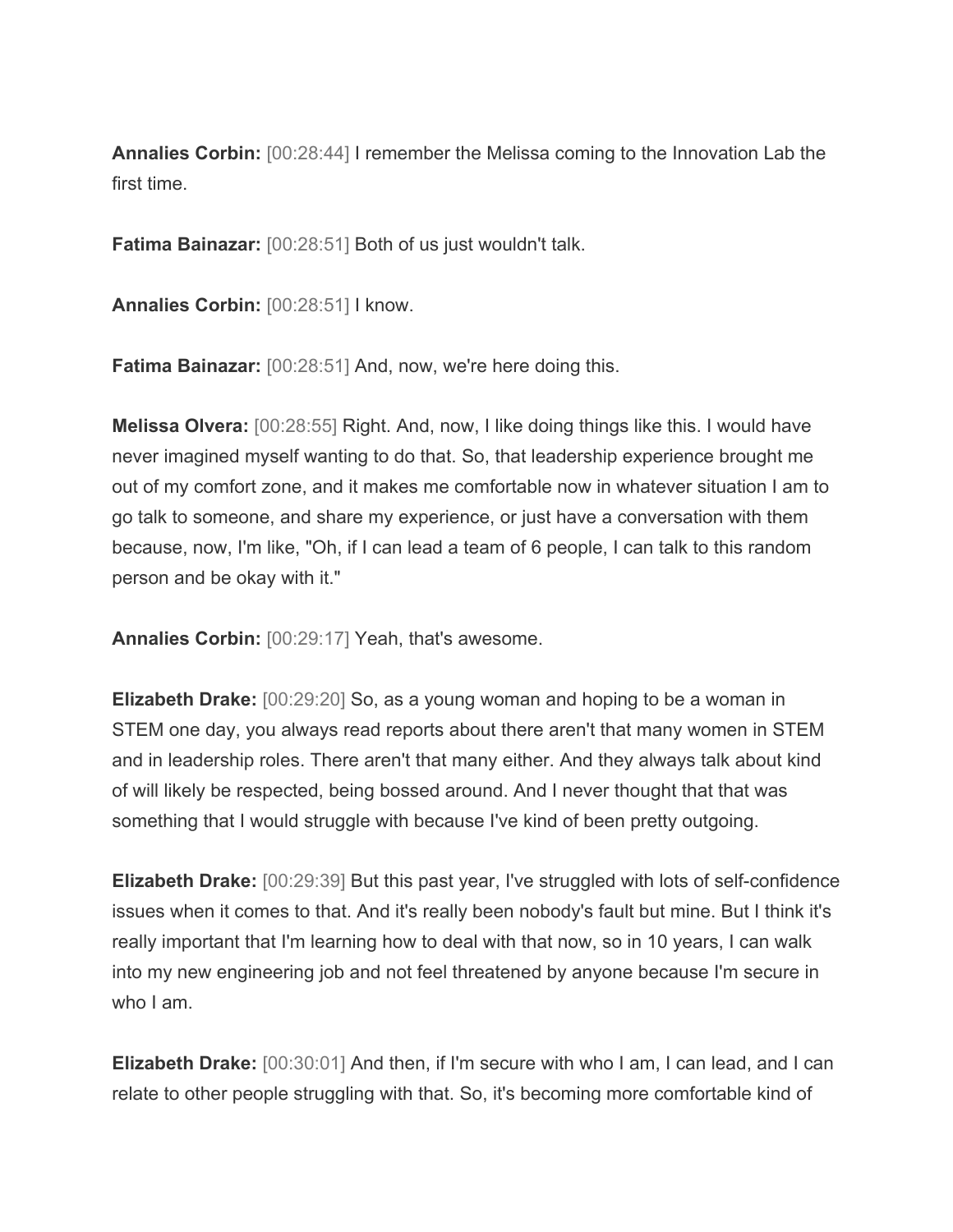leading from behind and feeling confident in who you are, so you don't need that encouragement. And then, you can turn that into encouraging your team and just keeping an eye out for everybody else.

**Elizabeth Drake:** [00:30:21] Once you've experienced those things, you kind of know, "Hey, maybe..." I don't know. So, let's say Sofia is struggling with that a little bit and going to talk to her. And also -- Okay, sorry.

**Elizabeth Drake:** [00:30:33] I went and had a conversation with some of the young girls on the robotics team the other day. It had nothing to do with robotics, but I felt like I was just kind of coaching them through that transition from middle school to high school. And that created such a tight connection that I realized - I was working in the shop the next few weeks - went so much smoother just because we had that baseline of being girls and relating to each other in that way. So, it really builds that foundation.

**Annalies Corbin:** [00:30:57] That would be better near-peer mentoring.

**Elizabeth Drake:** [00:31:00] Yeah, yeah.

**Melissa Olvera:** [00:31:00] Yes.

**Annalies Corbin:** [00:31:01] Yeah, yeah, yeah. So, Fatima, you participated in an awful lot of near peer-mentoring in and around the PAST Foundation Innovation Lab. And so, I do want to to just sort of highlight a little bit. And I don't know if when all of you were having the experiences realized how -- I don't want to say that you guys were set up, but you were set up, right?

**Annalies Corbin:** [00:31:25] I mean, that's the reality of it because we would have you guys come in as freshmen, and you start working and living in that environment. You get involve in the team. The team, by design, because we're home hosted here at the PAST Innovation Lab, we engage you guys in almost everything we do here. We don't view those things as separate.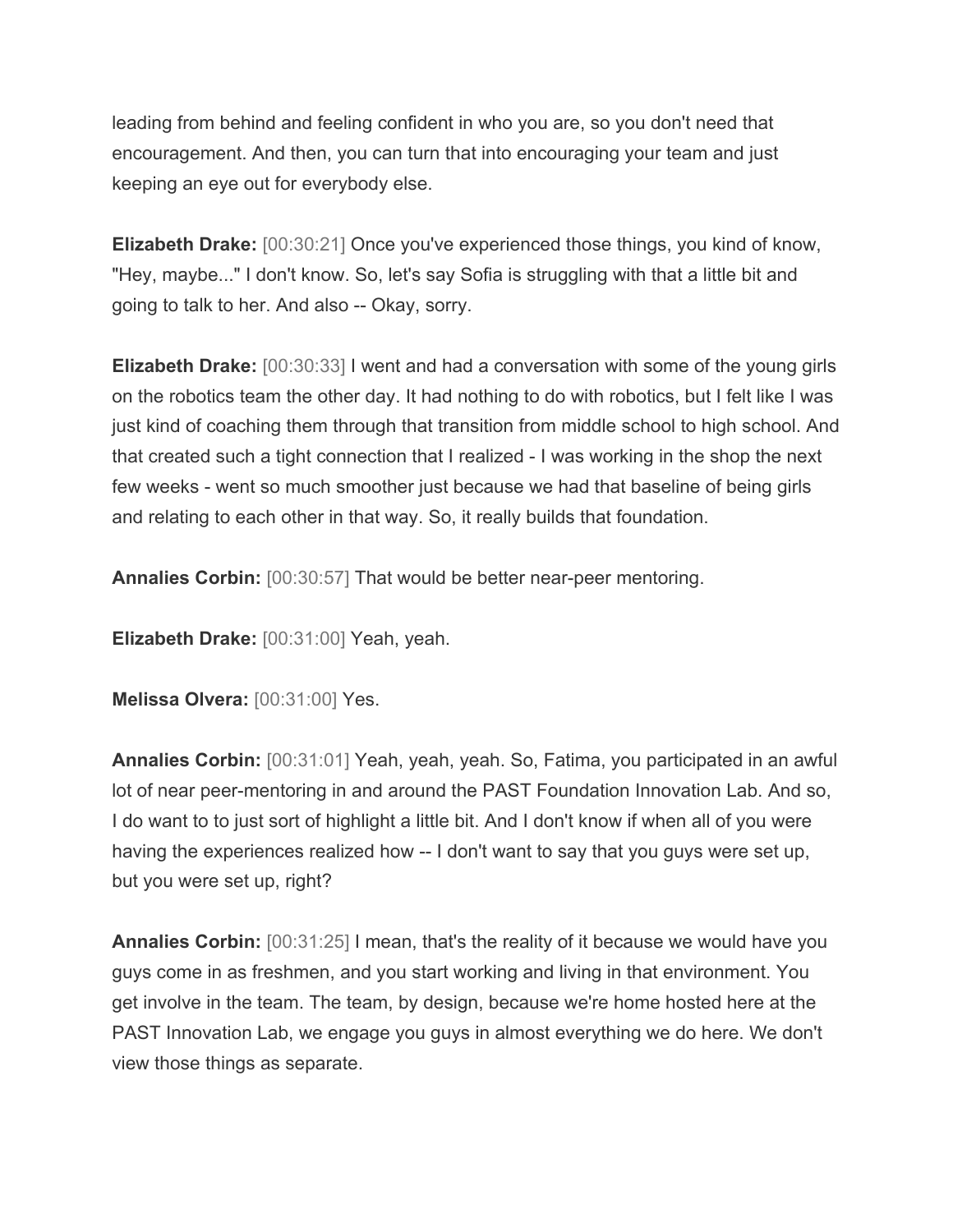**Annalies Corbin:** [00:31:47] And so, through that, you volunteered at Maker Manias. You volunteered at a whole host of different pieces and things. And then, you're participating in summer camp maybe as a participant or maybe as a Metrobot team. And then, the next thing, it's like, "Oh, hey, let's design the Design Challenge to run at this thing." And then, all of a sudden, I believe last summer, all three of you guys actually, not just participated and volunteered, but actually led summer STEM programs for elementary and middle school kids in some capacity.

**Fatima Bainazar:** [00:32:26] Yeah, that was-

**Annalies Corbin:** [00:32:28] Did you realize that was happening quite like that?

**Fatima Bainazar:** [00:32:29] Honestly, no. I got the opportunity to run a camp. And I was like, "Oh, cool." I like mentoring and teaching kids because I like to see that light bulb turn on. They're like, "I like this," or like the aha moment of, "Now, I know how to do this." And so, I was like, "Okay, this is cool." I always like to -- when my little sister needs help, I'm always there to help. And I like to help.

**Fatima Bainazar:** [00:32:56] And so, when I got the opportunity to run a summer camp, I was like, "Yes, let's do it." It took me three weeks to come up with what I would actually do for it. And at first, I was like, "Oh no. Maybe this isn't the right way to teach it." So, trying to figure out how I learn, and how others learn, and how I could put that into a summer camp, and make it fun, and teach elementary kids.

**Fatima Bainazar:** [00:33:19] And so, to me, I didn't realize it until, really, you kind of said it, and I'm like, "Wow. I did kind of run that and teach all those kids how to code or build on things." So, the opportunities that you get, really, from PAST, and Metro School, and the whole network, it's amazing because you don't realize what you're doing until someone kind of tells you, and you're like, "Oh yeah."

**Annalies Corbin:** [00:33:41] Yeah, yeah. Well, I mean, just think about it. And maybe this is a little bit weird, but, Melissa, your brother comes back from time to time. And so, it's an intriguing thing. And I remember I'm actually the first time, I think it was maybe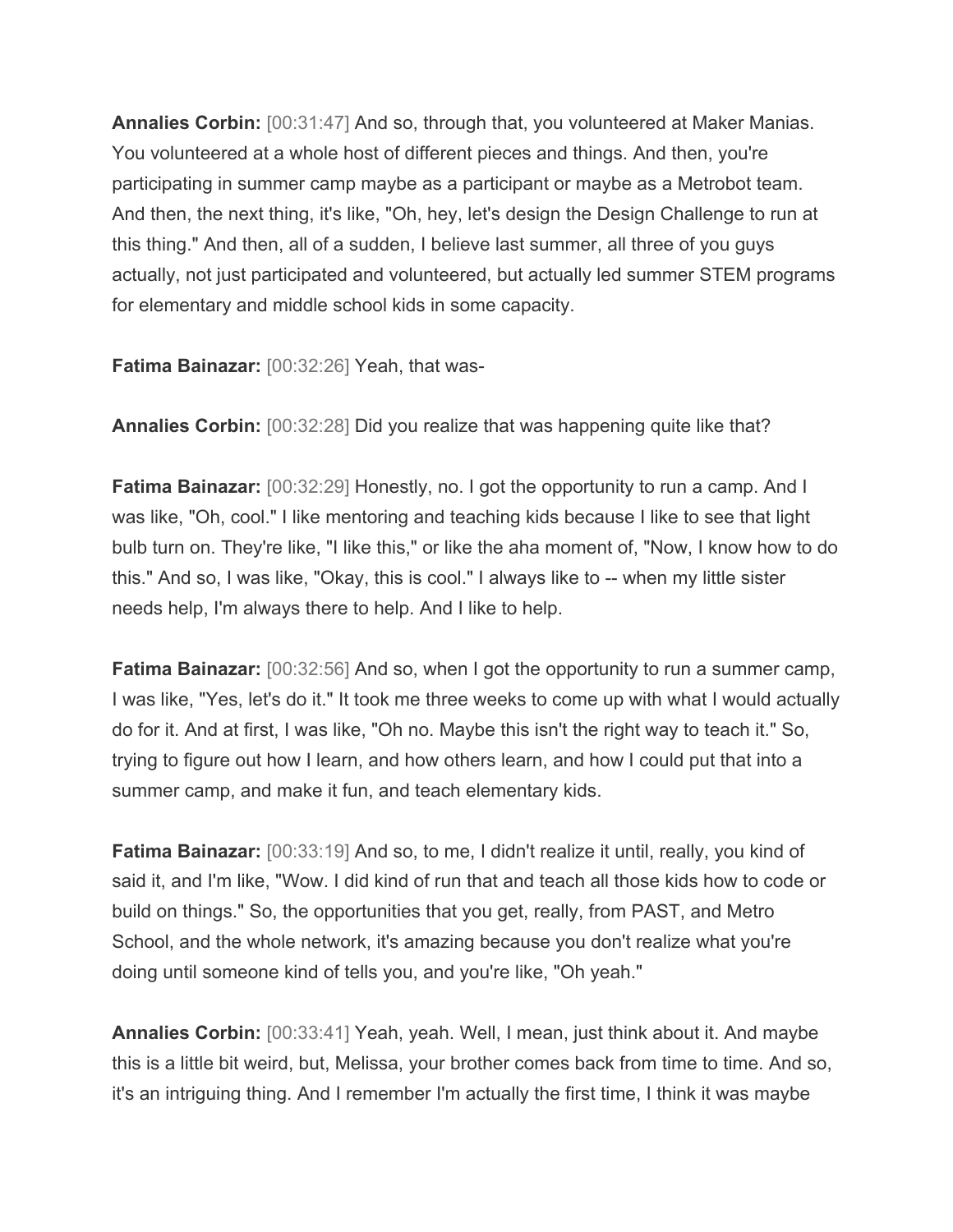this last fall, and I walked into the afterschool program, the Innovators Club, which you guys have all interacted with in so many different levels. And there was a team of engineers in there from Ohio State University who had come in to do a program with those middle school kids. And I look up, and who do I see?

**Melissa Olvera:** [00:34:19] My brother.

**Annalies Corbin:** [00:34:23] Yeah. But I think that's part of that journey. And the reality is we've had so many students who participated either in the PAST programs, the Metro School, or any of the partners school programs that find their way back into that opportunity to teach others. And that is an incredibly rewarding thing to see, because it says to me that you are passionate about what you know and that you're confident that you can then share that with others. Melissa and Liz, you also have participated in those near-peer mentoring opportunities through the campus and the programs. Any highlights or experiences that surprised you?

**Elizabeth Drake:** [00:35:05] I don't know if I'd say experiences that necessarily surprised me, but I would reflect on how much robotics has changed my life and how much it's meant to me. And it's just been such an important part of my life. And, now, I want to share that with everybody I can.

**Elizabeth Drake:** [00:35:22] So, I have to remind myself when I'm having a casual conversation in public, and someone mentions they're a mom, not to jump and be like, "Hey, put your kids in robotics" because that's just been such an important part of my life, and I want to share that with other people.

**Elizabeth Drake:** [00:35:37] So, that bridges that gap of maybe being a little fearful that I want to be able to do it well. And then, you just start doing it. And it starts with a conversation. It starts with helping a kid put a shaft into a Lego wheel. And the next thing you know, you're talking them through how to code, and you're talking them through how to testing. It just snowballs. Yeah. So, it starts with wanting to share the great experiences that you've had with other people. And the next thing you know, you're leading a summer camp.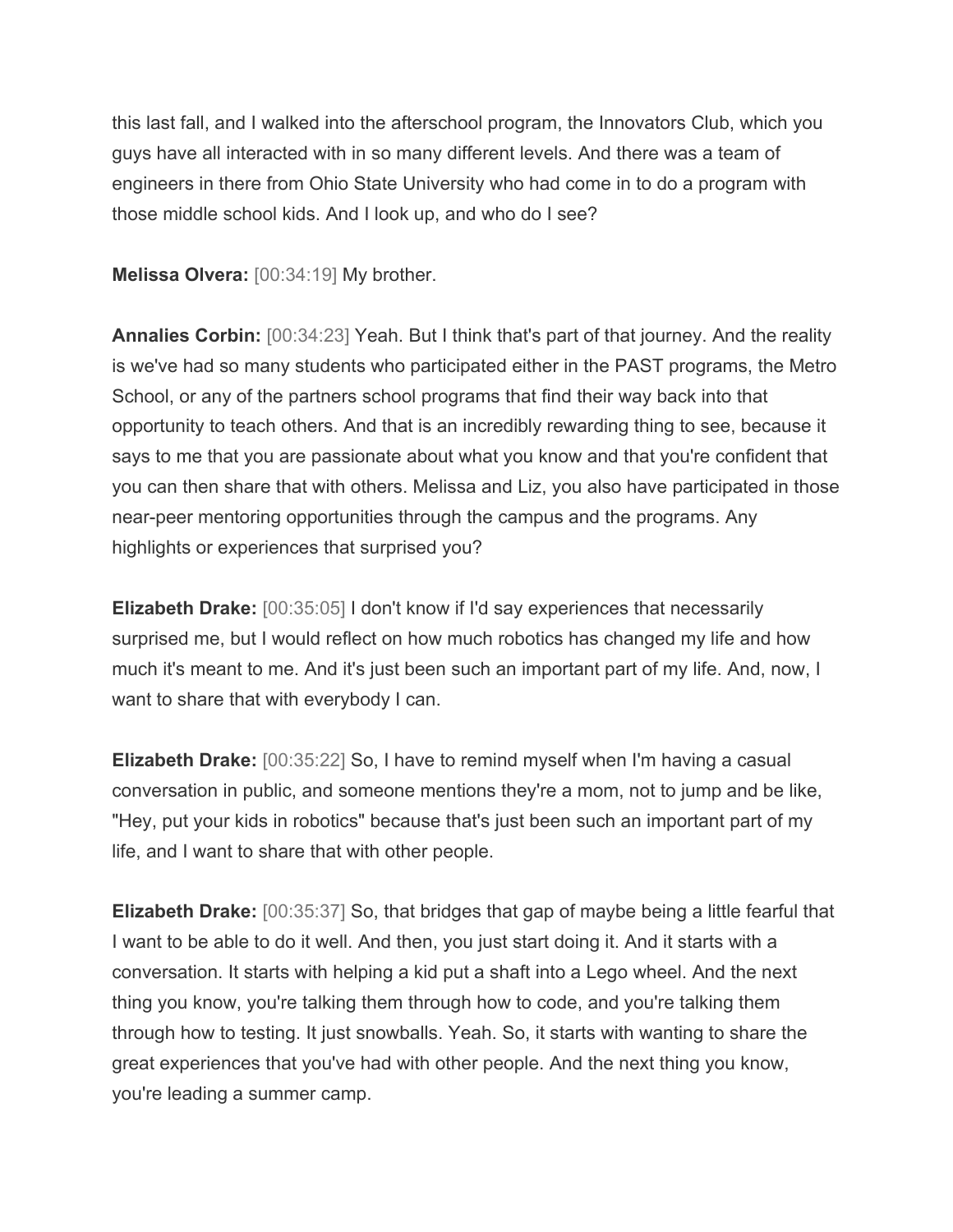**Melissa Olvera:** [00:36:04] Yeah. My experience has been kind of along the same lines as Liz. I never had that like aha moment, but I realized the importance of giving back and sharing your experience with others. I remember, this was a year ago or two years ago, I would volunteer at the Innovators Club. And I went every single day until-

**Annalies Corbin:** [00:36:23] I'm sneaky that way. [Crosstalk], go watch out. I hope you win.

**Melissa Olvera:** [00:36:25] I know. I was coming in every day after school until like 5:00 or 6:00 for a month or two before robotics started. And I was like, "Wow, I'm mentoring these kids, I'm helping them in this activity that they're doing." And it's like that's when I realized, "Wow, this is..."

**Melissa Olvera:** [00:36:43] It's a great feeling, helping kids and sharing the knowledge that I kind of already went through with them at a younger age. And it was a very rewarding experience, kind of like what you talked about. Like when you see people come back, that's what kind of makes me passionate about doing outreach like that and wanting to come back after I leave Metro, but still staying involved with robotics but, also, with PAST Foundation whenever I can.

**Annalies Corbin:** [00:37:08] And then, ultimately, that translates, right? So, that translates into you're going off into college or going off into the adult version, the real world. You've been living it for a very long time, and it takes you into career. Well, if you could name the one thing that your experience thus far that you want to carry with you, things that are the most important piece for you to carry with you into that career, what would that be?"

**Fatima Bainazar:** [00:37:37] That's a loaded question.

**Annalies Corbin:** [00:37:38] It is a loaded question.

**Elizabeth Drake:** [00:37:41] Yeah.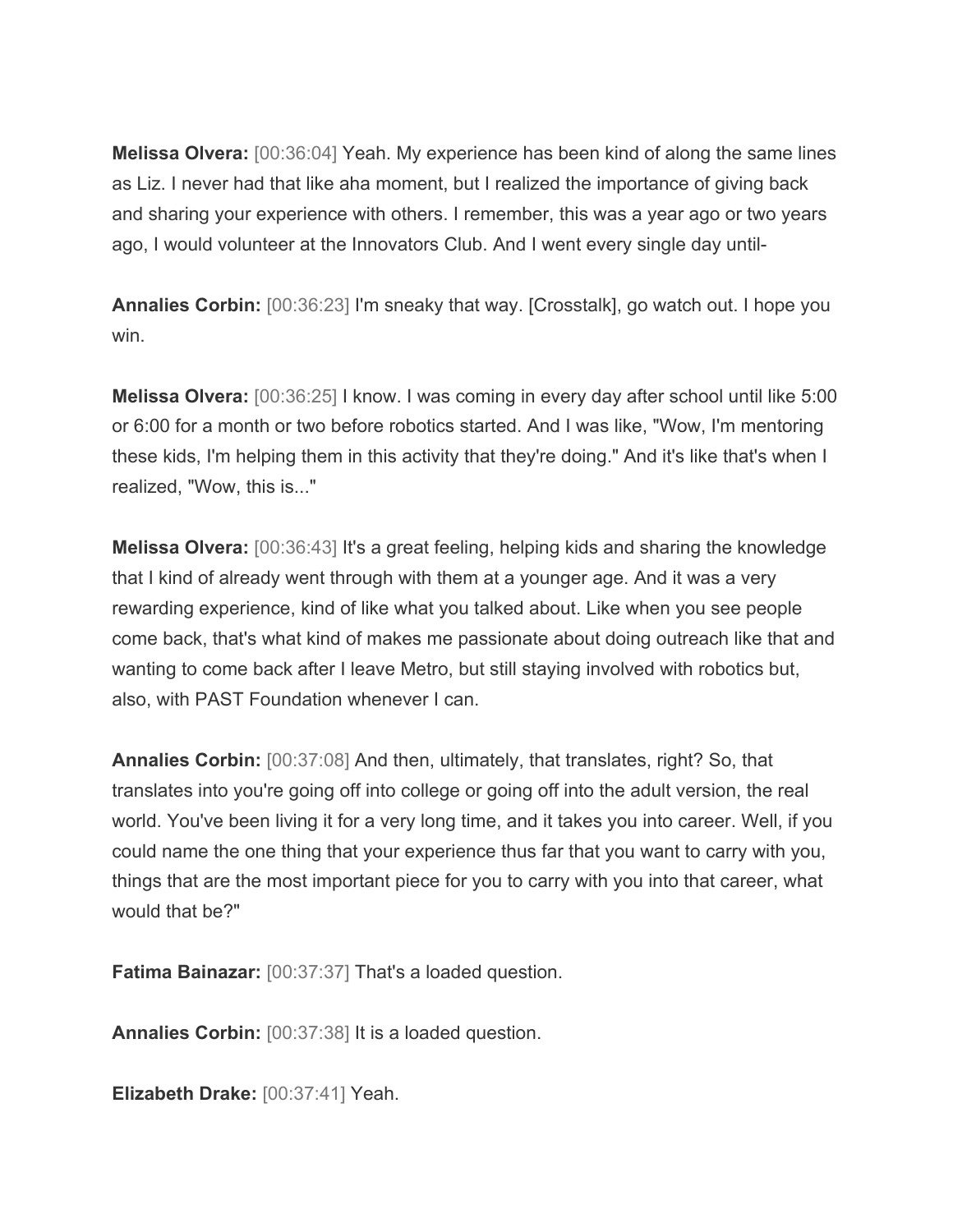**Annalies Corbin:** [00:37:41] It is a loaded question. And as always, I have an agenda. So, play my game.

**Melissa Olvera:** [00:37:43] Okay.

**Elizabeth Drake:** [00:37:45] Okay, I can go first.

**Melissa Olvera:** [00:37:47] Yes, please.

**Elizabeth Drake:** [00:37:47] So, I think there's two parts of that. There's-

**Annalies Corbin:** [00:37:49] No. I said for one.

**Fatima Bainazar:** [00:37:56] Hey, come on, Liz.

**Annalies Corbin:** [00:37:56] 0.5, so it halves. Make one. Okay.

**Fatima Bainazar:** [00:38:03] That's [crosstalk].

**Annalies Corbin:** [00:38:03] It's your way to quantify. Go girl.

**Elizabeth Drake:** [00:38:03] Okay. So, first, there is the you side, and then there's the other side of things. So, for me, sometimes, before I go into the shop, and I know I have a stressful day, I literally stand outside the door, take a deep breath and like, "Liz, you got this." And then, I open the door, and I go for it. And I know it sounds cheesy, but you got to be secure in yourself before you can help others.

**Elizabeth Drake:** [00:38:19] And then, comes that other part of you got to have each other's back. I distinctly remember, I think two years ago maybe, a few people in the leadership team, including myself, we were having some quibbles between the three of us with who was doing what. And one of our mentors sat us down. And I was like,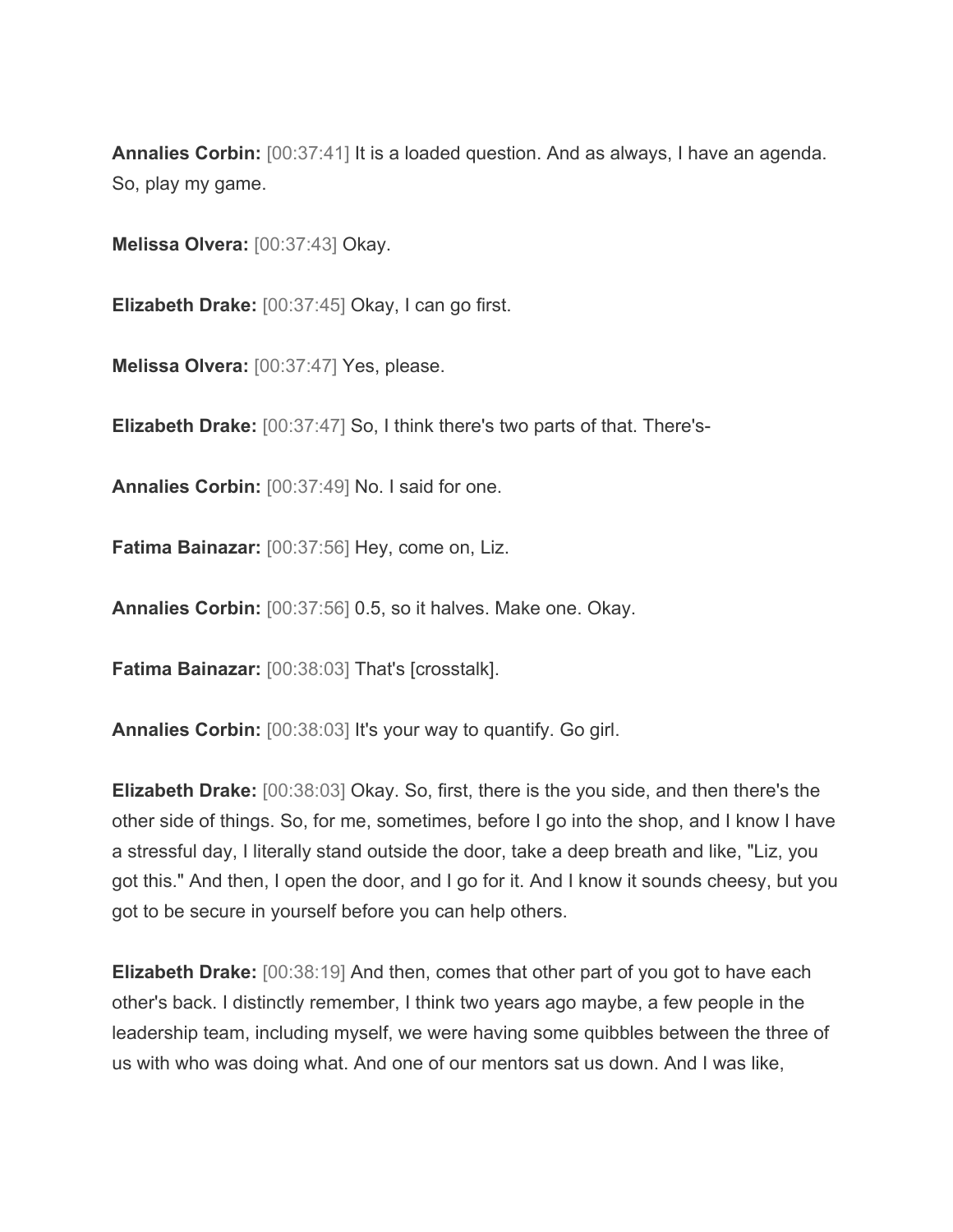"Look, I don't care if you guys want to go like rip each other apart after this, but you are a leadership team, and you need to present a-"

**Fatima Bainazar:** [00:38:41] Unified.

**Elizabeth Drake:**  $[00:38:42]$  "... a unified front to the rest of the team." So, that's when I realized, you know what, I have a job here to kind of go beyond my personal interest. And maybe, I'm not never mad at Melissa, but let's say if I'm mad at Melissa, walking in together and looking like we're best friends because we need to keep the team moving. So, you got to be secure in yourself. And in that way, you can help the entire team go forth into whatever they need to do.

**Annalies Corbin:** [00:39:12] Anybody else?

**Melissa Olvera:** [00:39:17] I'm still thinking.

**Fatima Bainazar:** [00:39:18] No, it's a good question.

**Melissa Olvera:** [00:39:18] I was admiring her response.

**Fatima Bainazar:** [00:39:18] Yeah.

**Annalies Corbin:** [00:39:18] Just jump back in as we move through. So, as we sort of think about, then, sort of, what those sort of parting shots, I'd like to end all of the podcasts recognizing that our listeners, many of them are out there in the trenches, in the world of teaching, learning, and work, doing really amazing, wonderful things. But they're also contemplating, "What's the next thing I could or should be doing?" And there's going to be a tough road to get there. It's never, never easy. So, as we think about helping those folks down that journey, if you could you could tell a teacher that you don't know somewhere out there in the world, "If you'll only do one thing differently"?

**Elizabeth Drake:** [00:40:15] Oh god. Oh god.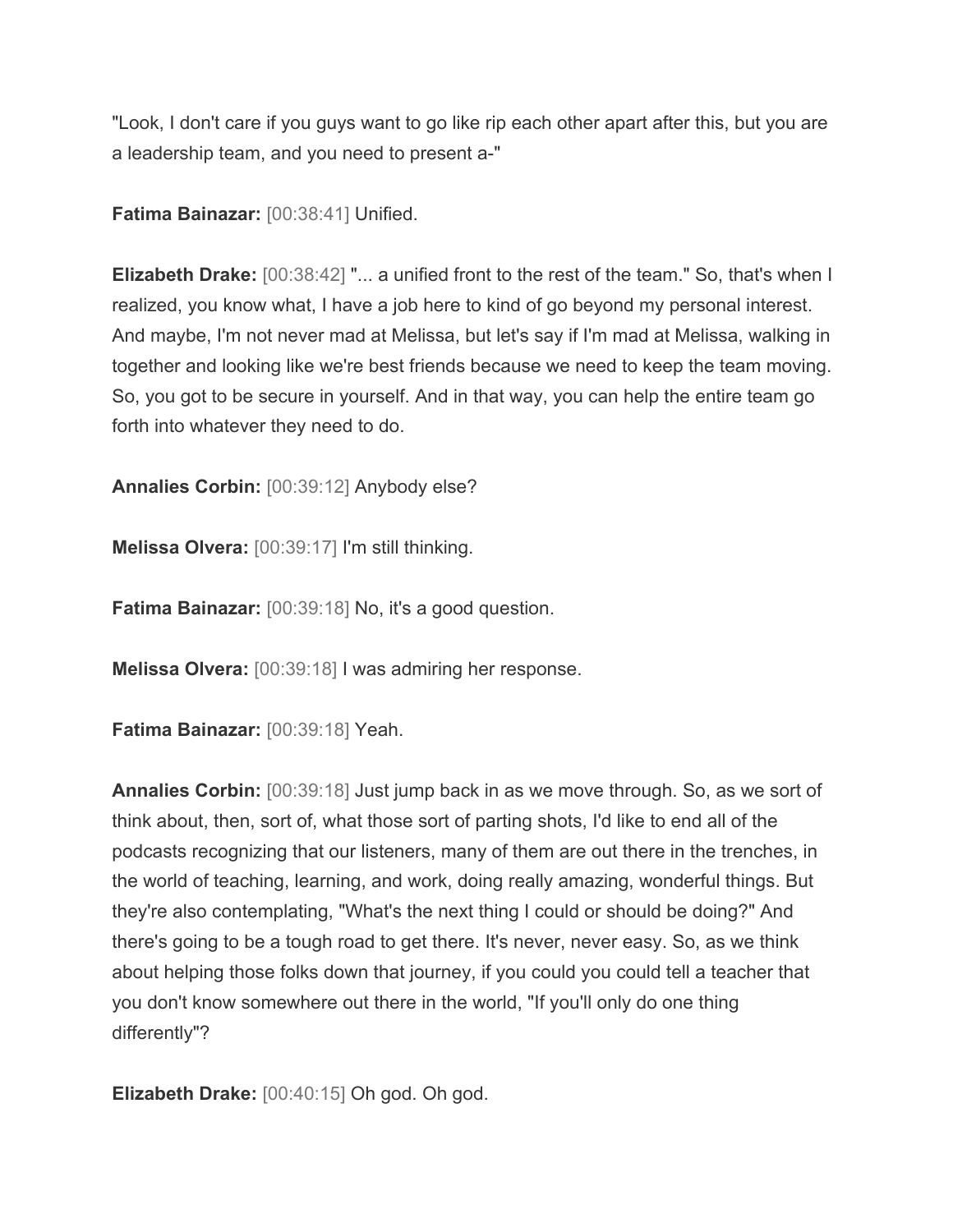**Annalies Corbin:** [00:40:15] But the reality of it is what would that thing be? And I'll lead for you. Okay, I'll lead for you because -- and some of our listeners know my back story and my journey, but I came out of applied research science field. And the thing that I have seen over and over again, and it has created the foundation of why I do what I do and certainly why PAST does what PAST us in the way that we sort of think about crafting, our sort of role in all of this has been that there is so much value in believing in the people who walk through my door, before I know anything about them, that they are infinitely capable of anything I hand to them. It may be up to me to help backfill the gaps, or the skills, or the knowledge to help lead, share, and mentor along the way. But the foundational pieces that I don't have a moment of doubt that you, Fatima, or you, Melissa, or you, Liz, or you, total stranger who walks through is capable.

**Elizabeth Drake:** [00:41:22] I think that's really important.

**Fatima Bainazar:** [00:41:25] Yeah.

**Elizabeth Drake:** [00:41:25] Yeah, yeah.

**Fatima Bainazar:** [00:41:26] The idea of having someone who believes in you and supports you. And even that simple, like, after you finish something, and you're stressed, or even that simple homework that you did, and your teacher gives you a "Good job" or a thank you for whatever you helped with, that really, for me, I'm like, "Oh, wow. I helped with something," or I did something good. And that fuels you to want to do more.

**Fatima Bainazar:** [00:41:52] You may think that it was a simple "Good job," but for a student, that might be the only motivation they get from anyone. Maybe like, I don't know, family life is hard for them. And so, school is where they grow. And so, having those teachers that can tell you that you did a good job or really anything and help you with things when -- that you can go to.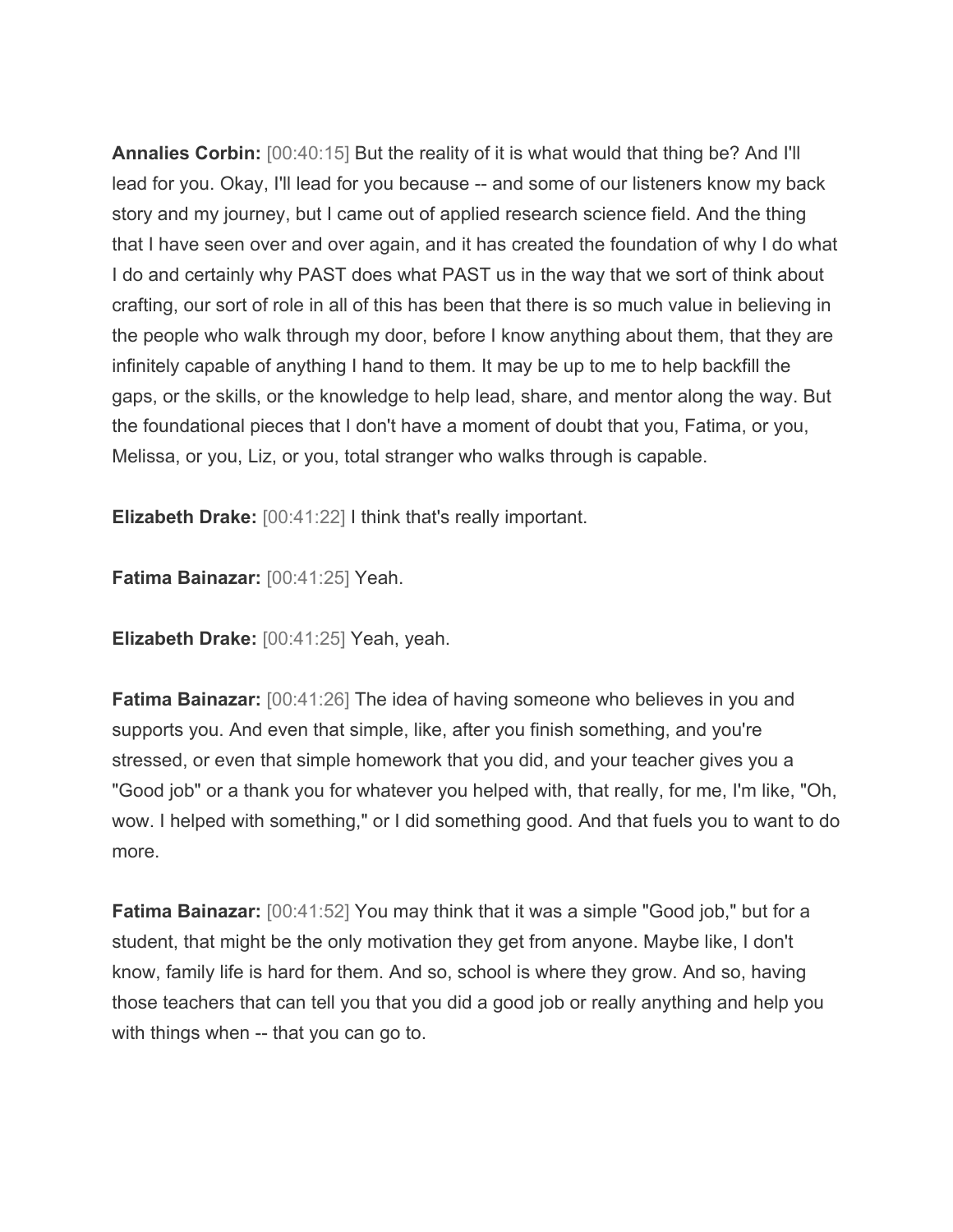**Fatima Bainazar:** [00:42:16] Because if I didn't have a family that I could go to, I have a family at robotics, and I have a family at school. But if I didn't have that school family, because I never was able to connect with any of them, I wouldn't have anyone to go to if I didn't have family or school. And so, I think, just having the teacher. You don't have to be amazing and inspirational and like, "You can go to the moon," but that, "Good job," it's so simple, but it really can change someone's day and, really, their outlook for the future.

**Elizabeth Drake:** [00:42:47] I think you, as a teacher, creating a space where mistakes are not only okay, they're encouraged. I know you hear this all the time, but I was reading an article a while ago about a teacher who is teaching girls to code. And a girl raised her hand, say she had an issue. And she'd come and look at her screen, and the girl would have nothing on her screen.

**Elizabeth Drake:** [00:43:10] And then, the teacher, one day, realized Command Z backspace, and what came up on the screen was all of the times the girl tried something out and it didn't work, but she didn't want to present all those failed efforts to the teacher. So, she'd just leave the screen blank and say, "I'm struggling."

**Elizabeth Drake:** [00:43:25] And I do that all of the time. I'm so guilty of that. So, creating a space where it is okay to say, "Hey, I got three parts of this equation, I don't understand the other four, but this is my best go at it," and really encouraging them to be able to do that time and time again. Safe space to make mistakes. That's what you need.

**Fatima Bainazar:** [00:43:48] I like that.

**Annalies Corbin:** [00:43:48] Perfect, safe space to make mistakes. That's a good one. Yeah.

**Elizabeth Drake:** [00:43:53] It rhymes. It's good.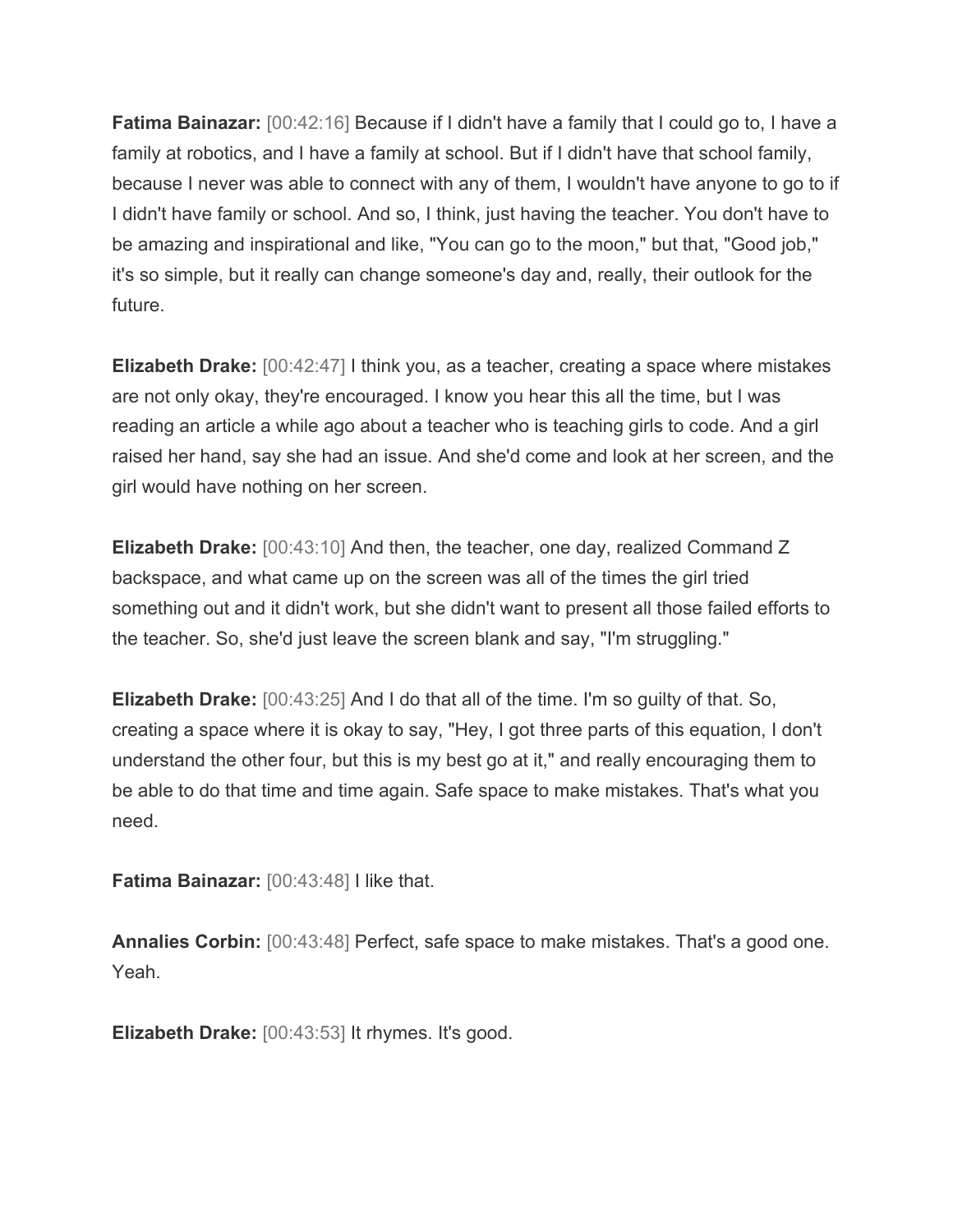**Melissa Olvera:** [00:43:54] I was thinking, so, with robotics and mentors, but also at Metro Schools, how you have your adviser. It goes back to the same idea of having that one person that is always there, kind of like your personal cheerleader in a way that's always cheering you on are always there for you whenever you have an issue. So, at Metro or, at least, before I was comfortable with the mentors at robotics, before I knew them, it was always my adviser. I was like, "I'm struggling in this class. How do I do better?" or like, "I don't know what to do for this project," because I was also new to like the Metro ways of doing things.

**Melissa Olvera:** [00:44:27] So, I would go to my adviser my freshman year. And then, I started going to my mentors at robotics. And it's always like that person, even if it changes, that you go to for advice or to just help encourage you and give you that extra shove that you need to go on and keep doing things.

**Elizabeth Drake:** [00:44:43] One last thing. So, as you guys have heard, we're on the robotics team and Dr. Corbin, her office is on the other side of the building. And it seems, at first, one time, I just like walked from the robotics shop across the building and just walked into our office. I was like, "Hey, Dr. Corbin." And it felt kind of strange because in a normal school environment, you can't just walk into the principal's office if you need help with this, but I can just walk into your guys' office space, and bring something up to you guys, and you're just welcoming. And there, once again, it's being available without that formality of closed doors. Yeah.

**Annalies Corbin:** [00:45:24] Best part of my day is when you guys show up. I mean, if I have a bad day, I tell people this all the time, as I'm wandering around the planet and talking about this, if I'm having a bad day, I'm going to go sit in the atrium at the Innovation Lab and just watch you guys.

**Fatima Bainazar:** [00:45:39] We get excited when you come.

**Elizabeth Drake:** [00:45:39] Oh, yeah.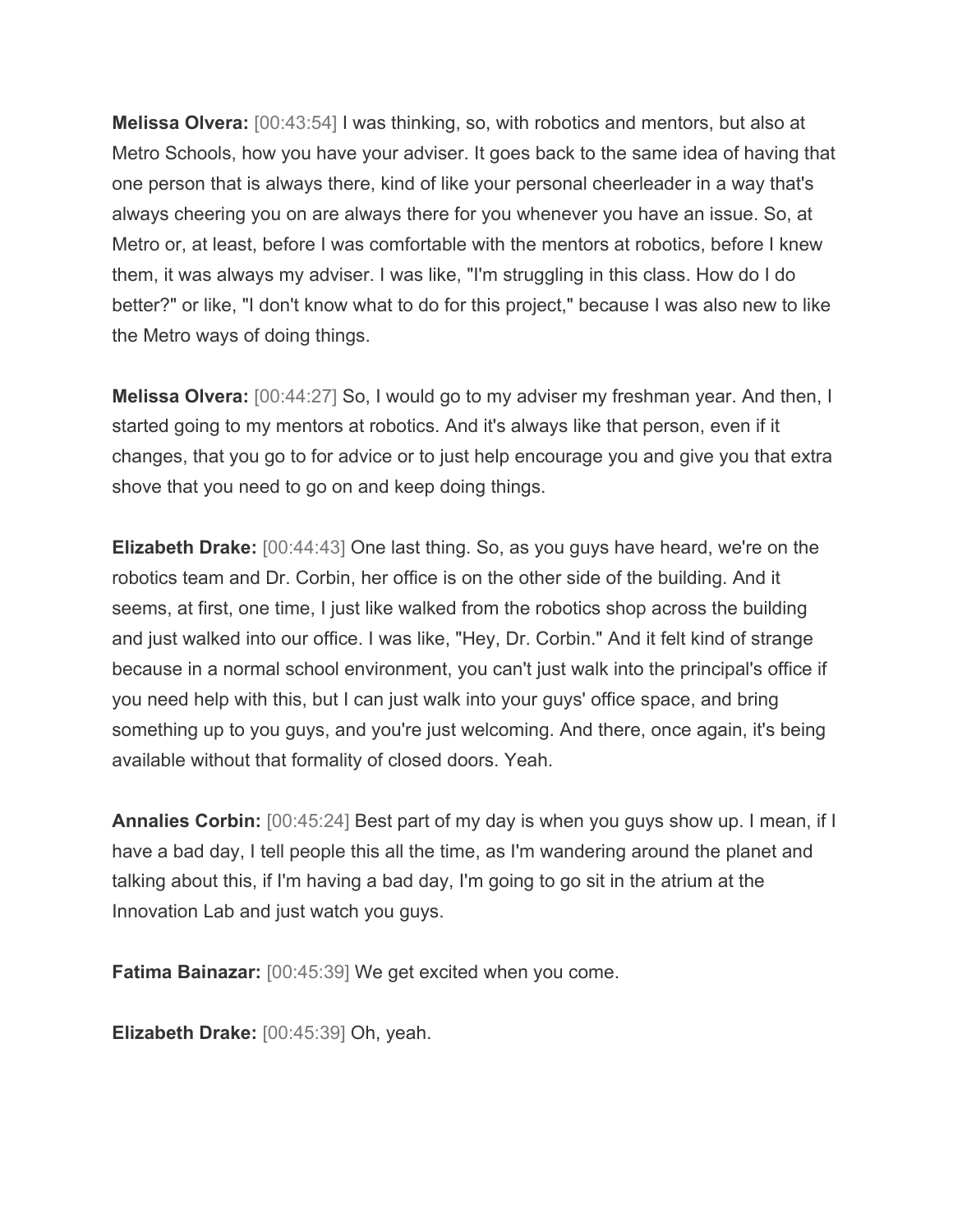**Annalies Corbin:** [00:45:43] Well, okay, we'll talk about that another time. But, for me, it's just the joy of watching guys. And, I guess, in closing for me and for the show today, part of what I talked about, and I do talk about you guys all over the world. I talk about you guys all the time. And the staff will tell you that that's very, very much true.

**Fatima Bainazar:** [00:46:09] Hopefully, it's good stuff.

**Annalies Corbin:**  $[00:46:11]$  It's all good stuff. And the thing that I tell the world when when I'm asked about why do this, and why should more do this, why do I think that is really possible, part of what I say is that when I step back and watch, and I think about sort of really what's capable, and I reflect on the fact that the reality of it is I would put you guys up against any R&D team in the world.

**Elizabeth Drake:** [00:46:37] Oh, no, no, but thank you.

**Annalies Corbin:** [00:46:41] And we would.

**Elizabeth Drake:** [00:46:41] Thank you.

**Annalies Corbin:** [00:46:41] And my reason for that is because you are fearless. There's nothing you won't try. And I use you in this case, and the big giant uses all the students that we see consistently that go through programs, whether it'd be this one or programs in other parts of the world that are very similar that carry a lot of the same characteristics that we've been talking about today. There is a sense of fearlessness of the students. It's that confidence, that collaboration. It's all those soft skills you didn't know that were out there that come to play. And at the end of the day, it means you were an amazing collaborative group of people. And quite frankly, I'm awed by that. We are turning the world over to you, and you're going to be amazing.

**Elizabeth Drake:** [00:47:22] We have you to thank for that.

**Fatima Bainazar:** [00:47:22] Yeah, yeah.